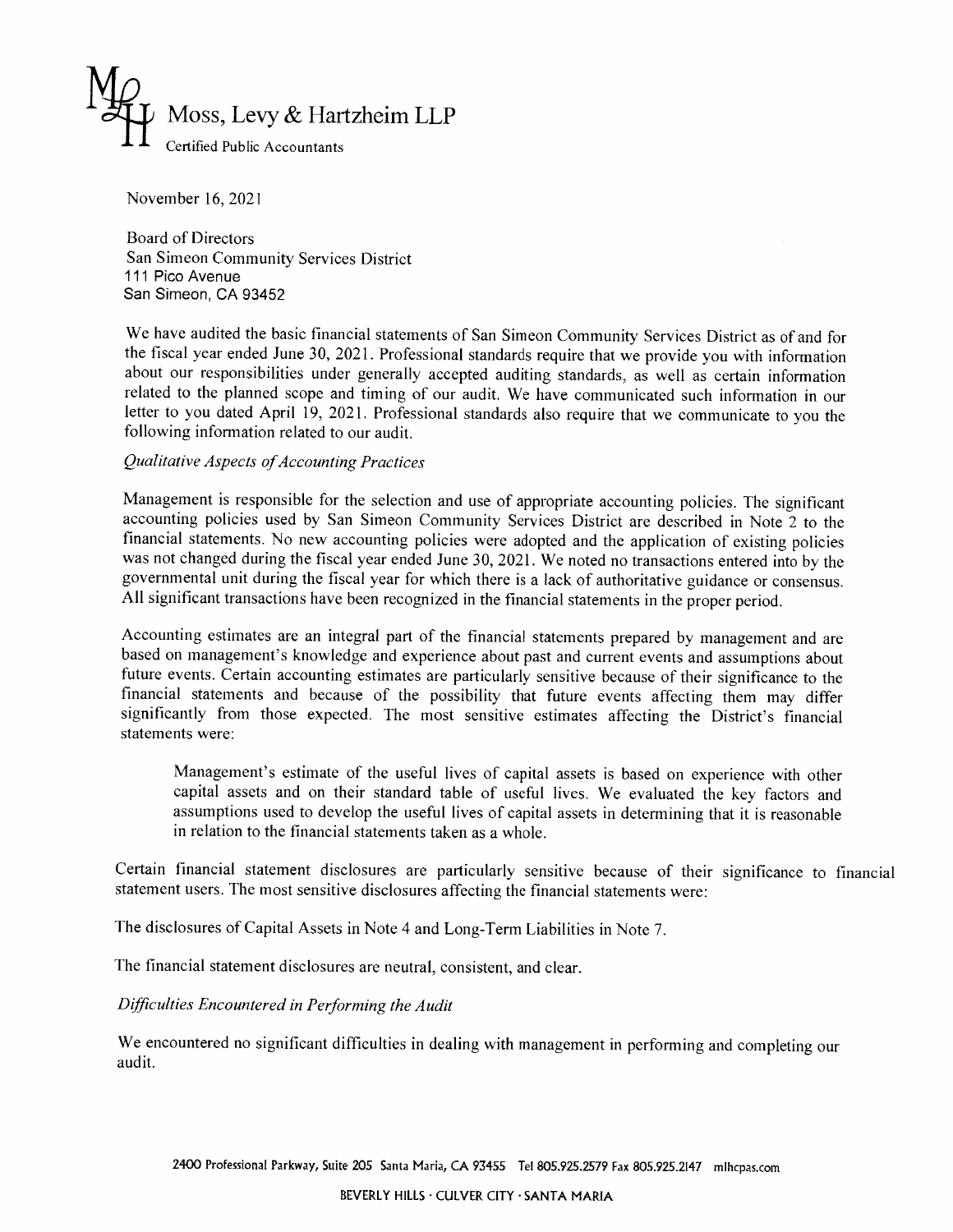# Corrected and Uncorrected Misstatements

Professional standards require us to accumulate all known and likely misstatements identified during the audit, other than those that are trivial, and communicate them to the appropriate level of management. Management has corrected all such misstatements. Some of the misstatements detected as a result of audit procedures and corrected by management were material, either individually or in the aggregate, to the financial statements taken as a whole.

## Disagreements with Management

For purposes of this letter, professional standards define a disagreement with management as a financial accounting, reporting, or auditing matter, whether or not resolved to our satisfaction, that could be significant to the financial statements or the auditor's report. We are pleased to report that no such disagreements arose during the course of our audit.

# **Management Representations**

We have requested certain representations from management that are included in the management representation letter dated November 16, 2021.

# Management Consultations with Other Independent Accountants

In some cases, management may decide to consult with other accountants about auditing and accounting matters, similar to obtaining a "second opinion" on certain situations. If a consultation involves application of an accounting principle to the governmental unit's financial statements or a determination of the type of auditor's opinion that may be expressed on those statements, our professional standards require the consulting accountant to check with us to determine that the consultant has all the relevant facts. To our knowledge, there were no such consultations with other accountants.

### Other Audit Findings or Issues

We generally discuss a variety of matters, including the application of accounting principles and auditing standards, with management each fiscal year prior to retention as the governmental unit's auditors. However, these discussions occurred in the normal course of our professional relationship and our responses were not a condition to our retention.

Adjustments: We assisted the District staff with moving equipment expenditures to capital assets accounts since the equipment gives the District a long-term benefit. We also assisted District staff with adjusting ending accruals for payables to ensure that expenses were recorded in the proper fiscal period to match when they were actually earned or incurred.

## **Other Matters**

With respect to the supplementary information accompanying the financial statements, we made certain inquiries of management and evaluated the form, content, and methods of preparing the information to determine that the information complies with accounting principles generally accepted in the United States of America, the method of preparing it has not changed from the prior period, and the information is appropriate and complete in relation to tour audit of the financial statements. We compared and reconciled the supplementary information to the underlying accounting records used to prepare the financial statements or to the financial statements themselves.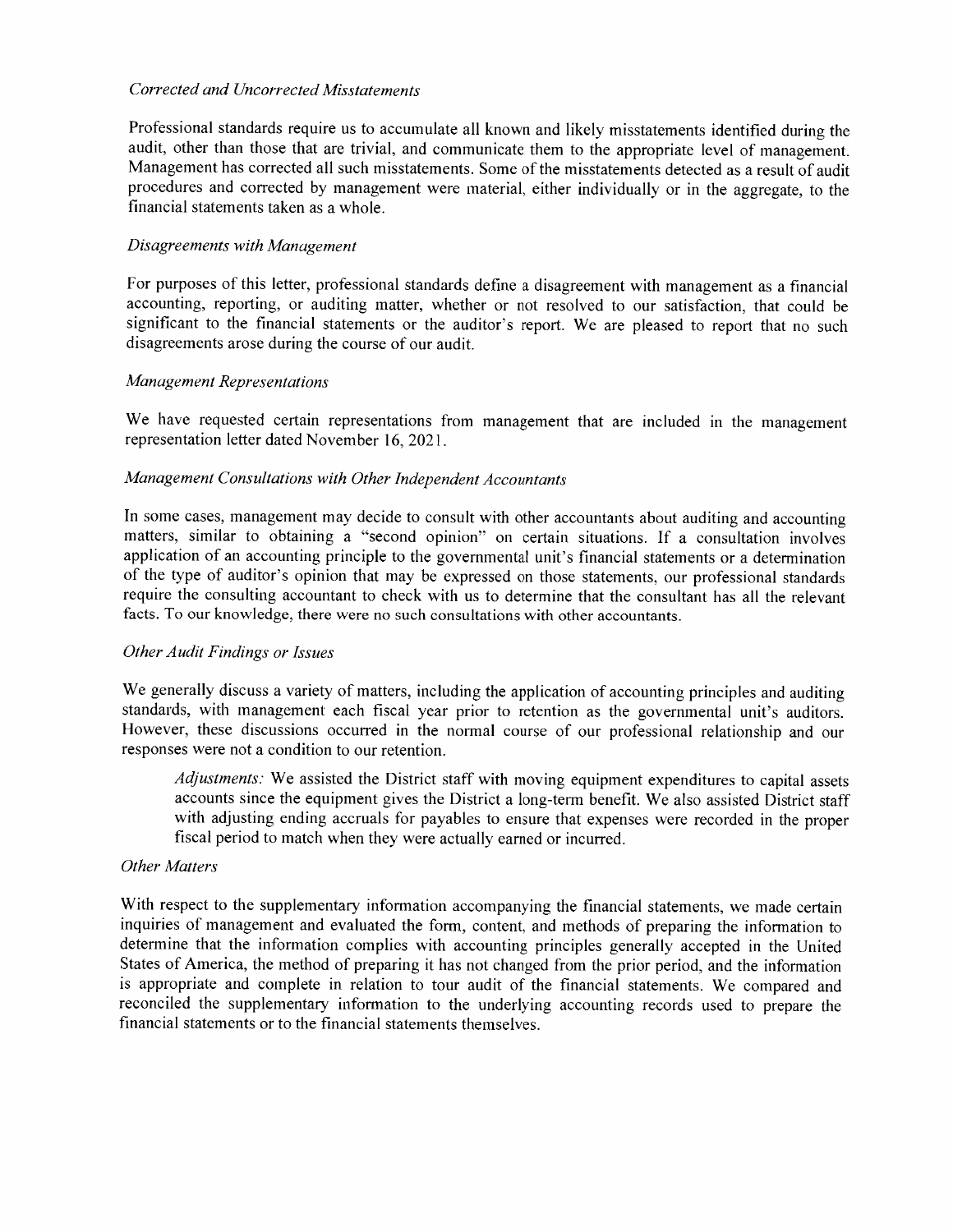This information is intended solely for the use of the Board of Directors and management of San Simeon Community Services District and is not intended to be and should not be used by anyone other than these specified parties.

Sincerely,

Moss, Leny ó Haugrein LLP

Santa Maria, California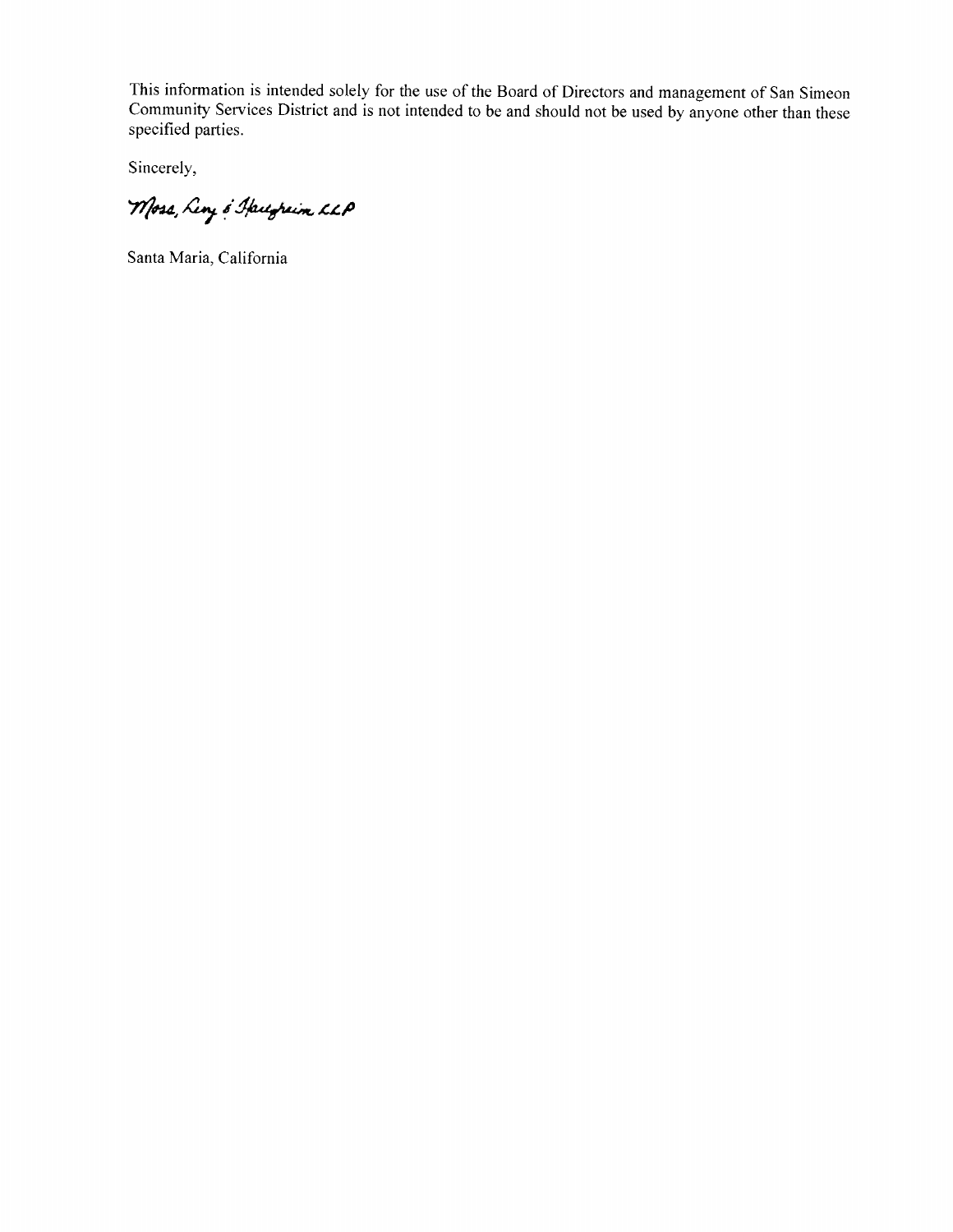

# INDEPENDENT AUDITORS' REPORT ON INTERNAL CONTROL OVER FINANCIAL REPORTING AND ON COMPLIANCE AND OTHER MATTERS **BASED ON AN AUDIT OF FINANCIAL STATEMENTS PERFORMED** IN ACCORDANCE WITH GOVERNMENT AUDITING STANDARDS

**Board of Directors** San Simeon Community Services District San Simeon, California

We have audited, in accordance with the auditing standards generally accepted in the United States of America and the standards applicable to financial audits contained in Government Auditing Standards issued by the Comptroller General of the United States, the basic financial statements of San Simeon Community Services District, which comprise the statement of net position as of June 30, 2021, and the related statements of revenues, expenses, and changes in net position, and cash flows for the fiscal year then ended, and the related notes to the financial statements, and have issued our report thereon dated November 16, 2021.

#### **Internal Control Over Financial Reporting**

In connection with our engagement to audit the financial statements of the District, we considered the District's internal control over financial reporting (internal control) to determine the audit procedures that are appropriate in the circumstances for the purpose of expressing our opinions on the financial statements, but not for the purpose of expressing an opinion on the effectiveness of the District's internal control. Accordingly, we do not express an opinion on the effectiveness of the District's internal control.

A deficiency in internal control exists when the design or operation of a control does not allow management or employees, in the normal course of performing their assigned functions, to prevent, or detect and correct, misstatements on a timely basis. A material weakness is a deficiency, or a combination of deficiencies, in internal control such that there is a reasonable possibility that a material misstatement of the entity's financial statements will not be prevented, or detected and corrected, on a timely basis. A significant deficiency is a deficiency, or a combination of deficiencies, in internal control that is less severe than a material weakness, yet important enough to merit attention by those charged with governance.

Our consideration of internal control was for the limited purpose described in the first paragraph of this section and was not designed to identify all deficiencies in internal control that might be material weaknesses or significant deficiencies and therefore, material weaknesses or significant deficiencies may exist that were not identified. Given these limitations, during our audit we did not identify any deficiencies in internal control that we consider to be material weaknesses. We did not identify certain deficiencies in internal control, described in the accompanying schedule of findings that we consider to be significant deficiencies.

### **Compliance and Other Matters**

As part of obtaining reasonable assurance about whether San Simeon Community Services District's financial statements are free of material misstatement, we performed tests of its compliance with certain provisions of laws, regulations, contracts, and grant agreements, noncompliance with which could have a direct and material effect on the determination of financial statement amounts. However, providing an opinion on compliance with those provisions was not an objective of our audit, and accordingly, we do not express such an opinion. The results of our tests disclosed no instances of noncompliance or other matters that are required to be reported under Government Auditing Standards.

### **Purpose of this Report**

The purpose of this report is solely to describe the scope of our testing of internal control and compliance and the results of that testing, and not to provide an opinion on the effectiveness of the entity's internal control or on compliance. This report is an integral part of an audit performed in accordance with Government Auditing Standards in considering the entity's internal control and compliance. Accordingly, this communication is not suitable for any other purpose.

Mosa, Leny ó Haugreim LLP

Santa Maria, California November 16, 2021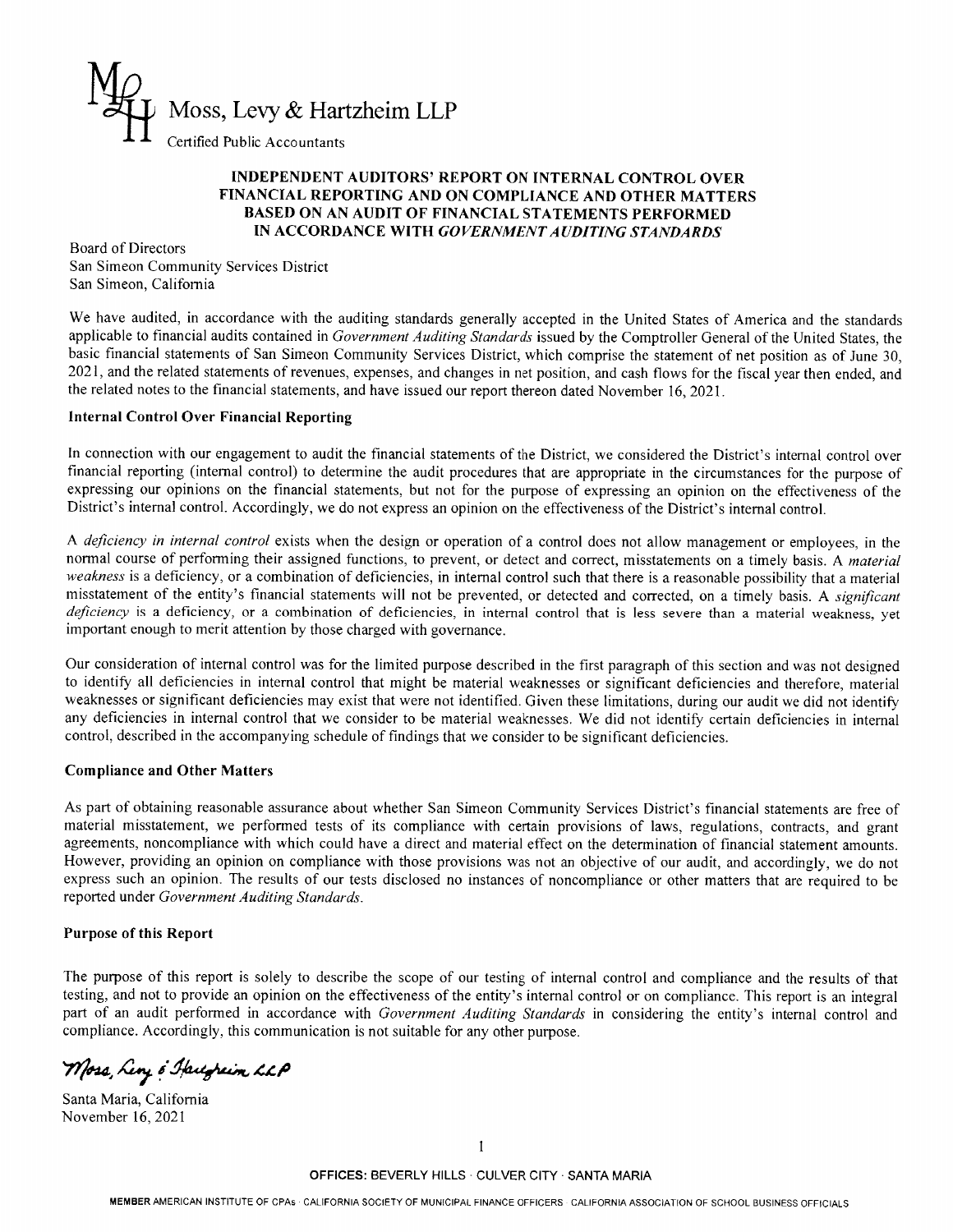FINANCIAL STATEMENTS June 30, 2021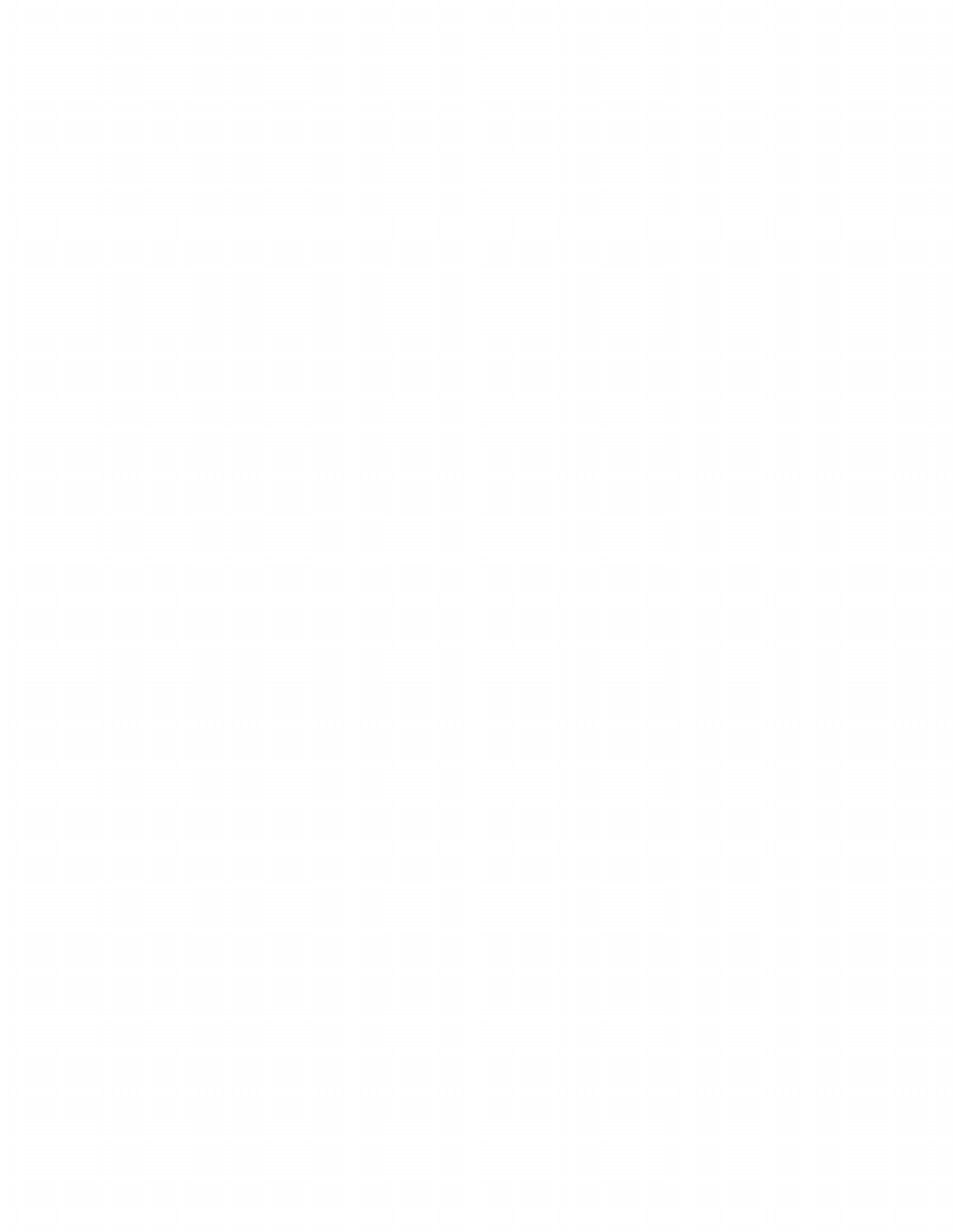# SAN SIMEON COMMUNITY SERVICES DISTRICT TABLE OF CONTENTS June 30, 2021

# INTRODUCTORY SECTION

| $\label{eq:main} \textbf{Organization} \textcolor{red}{\textbf{0}} \textbf{r} \textbf{a} \textbf{a} \textbf{b} \textbf{b} \textbf{b} \textbf{b} \textbf{b} \textbf{c} \textbf{b} \textbf{b} \textbf{c} \textbf{b} \textbf{b} \textbf{b} \textbf{c} \textbf{b} \textbf{b} \textbf{b} \textbf{c} \textbf{b} \textbf{b} \textbf{c} \textbf{b} \textbf{b} \textbf{c} \textbf{b} \textbf{c} \textbf{b} \textbf{c} \textbf{b} \textbf{c} \text$ |
|-------------------------------------------------------------------------------------------------------------------------------------------------------------------------------------------------------------------------------------------------------------------------------------------------------------------------------------------------------------------------------------------------------------------------------------------|
| <b>FINANCIAL SECTION</b>                                                                                                                                                                                                                                                                                                                                                                                                                  |
|                                                                                                                                                                                                                                                                                                                                                                                                                                           |
| <b>BASIC FINANCIAL STATEMENTS</b>                                                                                                                                                                                                                                                                                                                                                                                                         |
|                                                                                                                                                                                                                                                                                                                                                                                                                                           |
|                                                                                                                                                                                                                                                                                                                                                                                                                                           |
|                                                                                                                                                                                                                                                                                                                                                                                                                                           |
|                                                                                                                                                                                                                                                                                                                                                                                                                                           |
| SUPPLEMENTARY INFORMATION                                                                                                                                                                                                                                                                                                                                                                                                                 |
|                                                                                                                                                                                                                                                                                                                                                                                                                                           |
|                                                                                                                                                                                                                                                                                                                                                                                                                                           |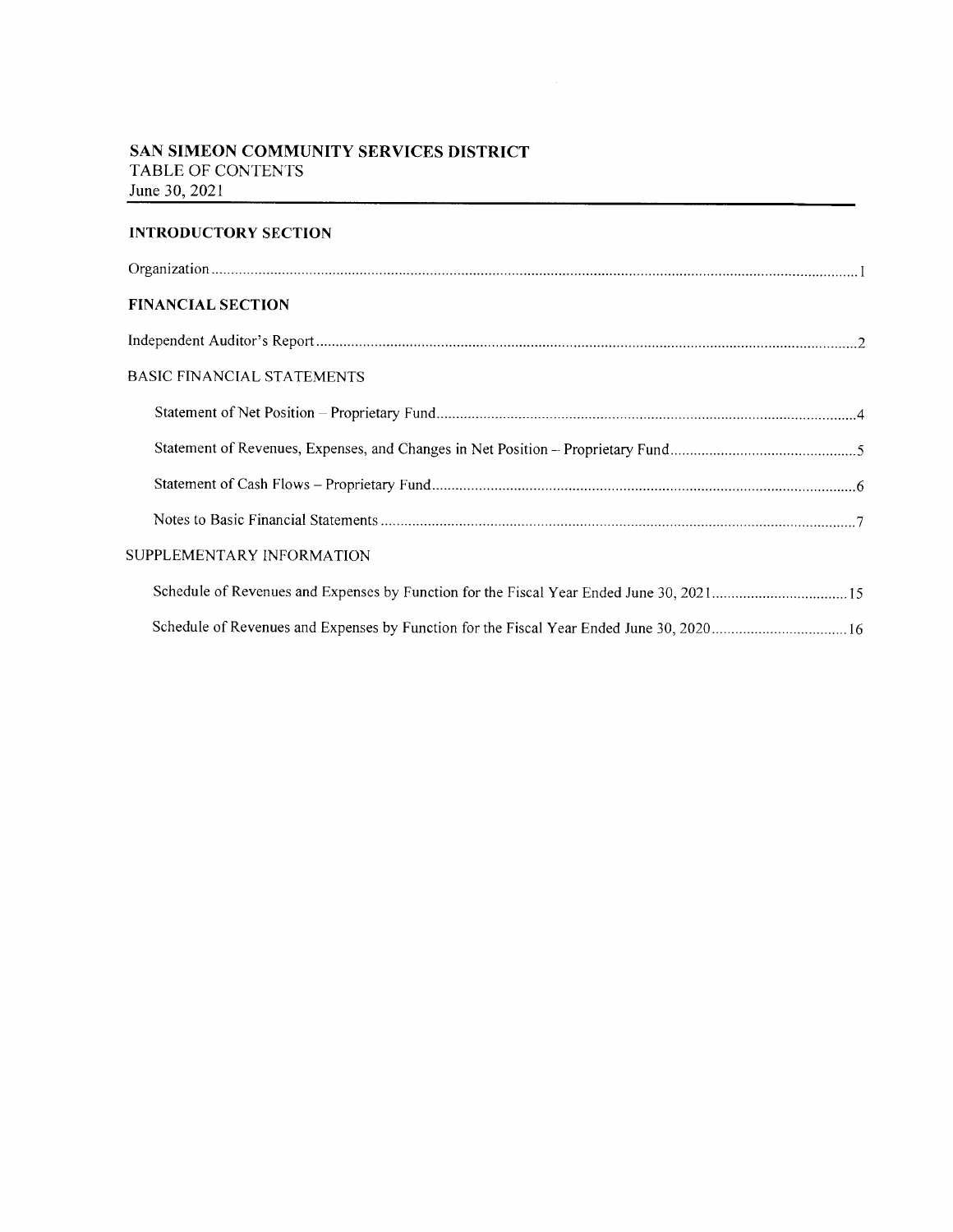$\label{eq:1} F_{\rm{max}}(t) = \frac{1}{2} \sum_{i=1}^n \frac{1}{2} \sum_{i=1}^n \frac{1}{2} \sum_{i=1}^n \frac{1}{2} \sum_{i=1}^n \frac{1}{2} \sum_{i=1}^n \frac{1}{2} \sum_{i=1}^n \frac{1}{2} \sum_{i=1}^n \frac{1}{2} \sum_{i=1}^n \frac{1}{2} \sum_{i=1}^n \frac{1}{2} \sum_{i=1}^n \frac{1}{2} \sum_{i=1}^n \frac{1}{2} \sum_{i=1}^n \frac{1}{2} \sum_{$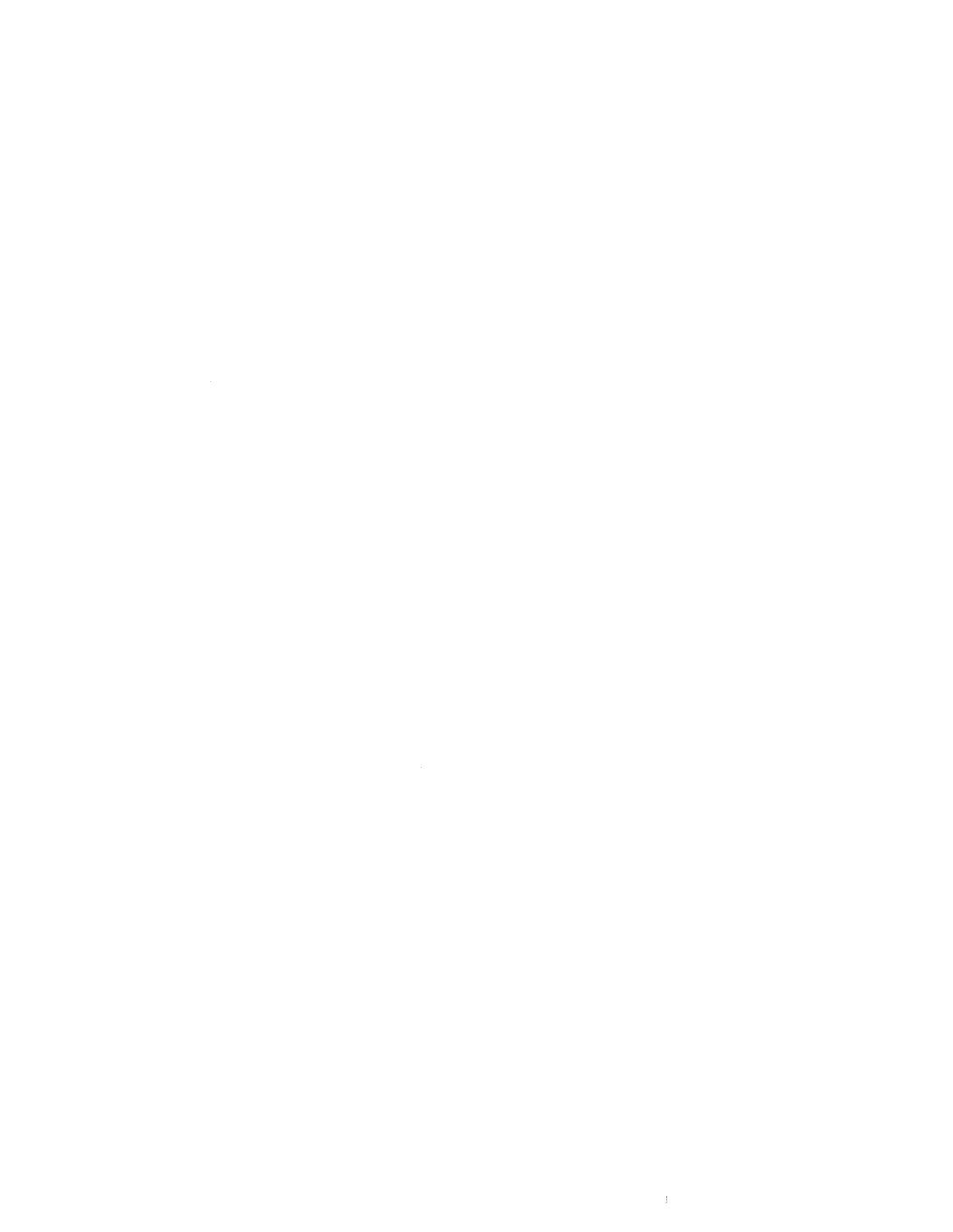**INTRODUCTORY SECTION**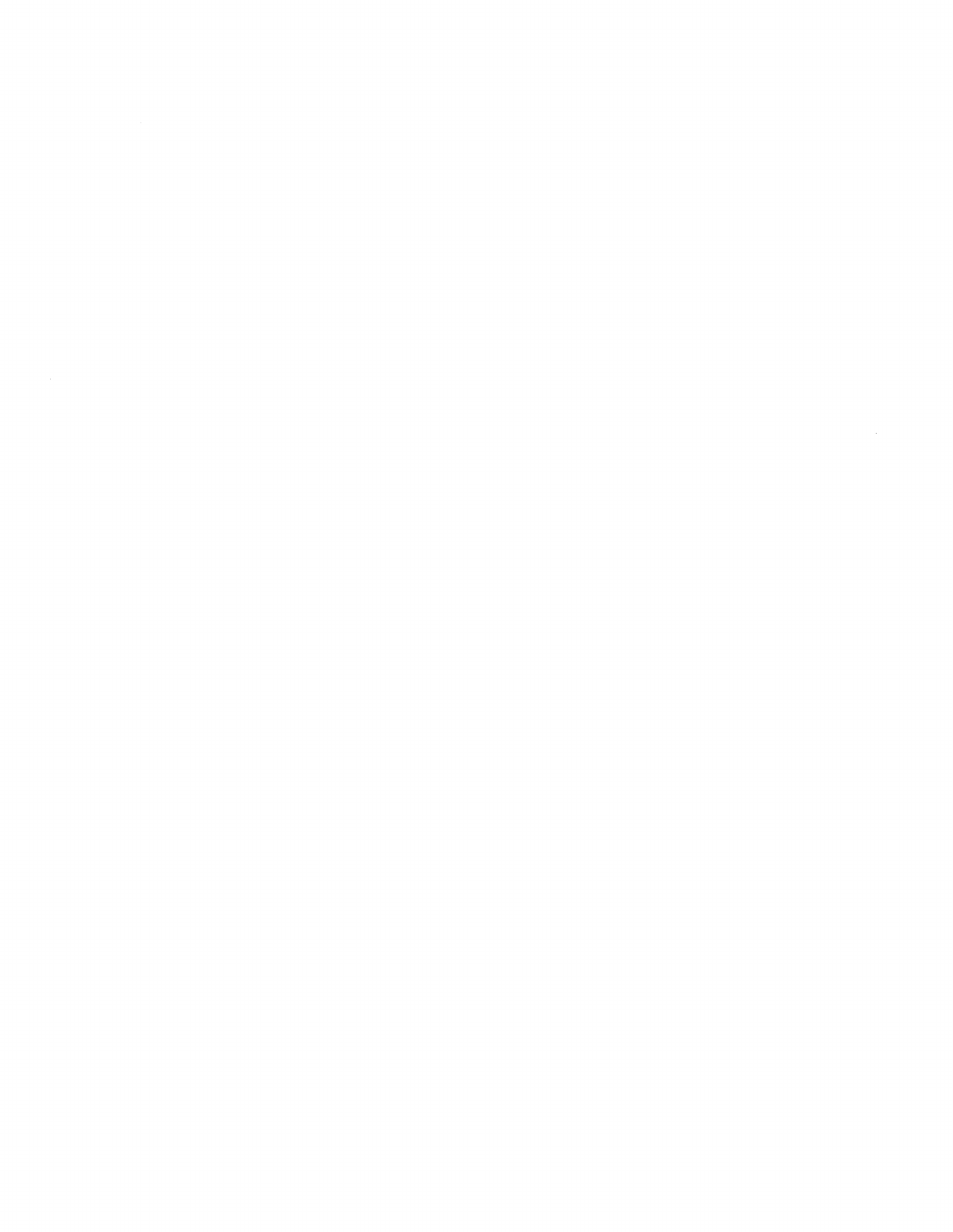# **Board of Directors**

| Name               | Office           |      |
|--------------------|------------------|------|
| Gwen Kellas        | Chairperson      | 2024 |
| Mary Giacoletti    | Vice-Chairperson | 2022 |
| Daniel de la Rosa  | Director         | 2024 |
| William Carson     | Director         | 2024 |
| <b>Bill Maurer</b> | Director         | 2022 |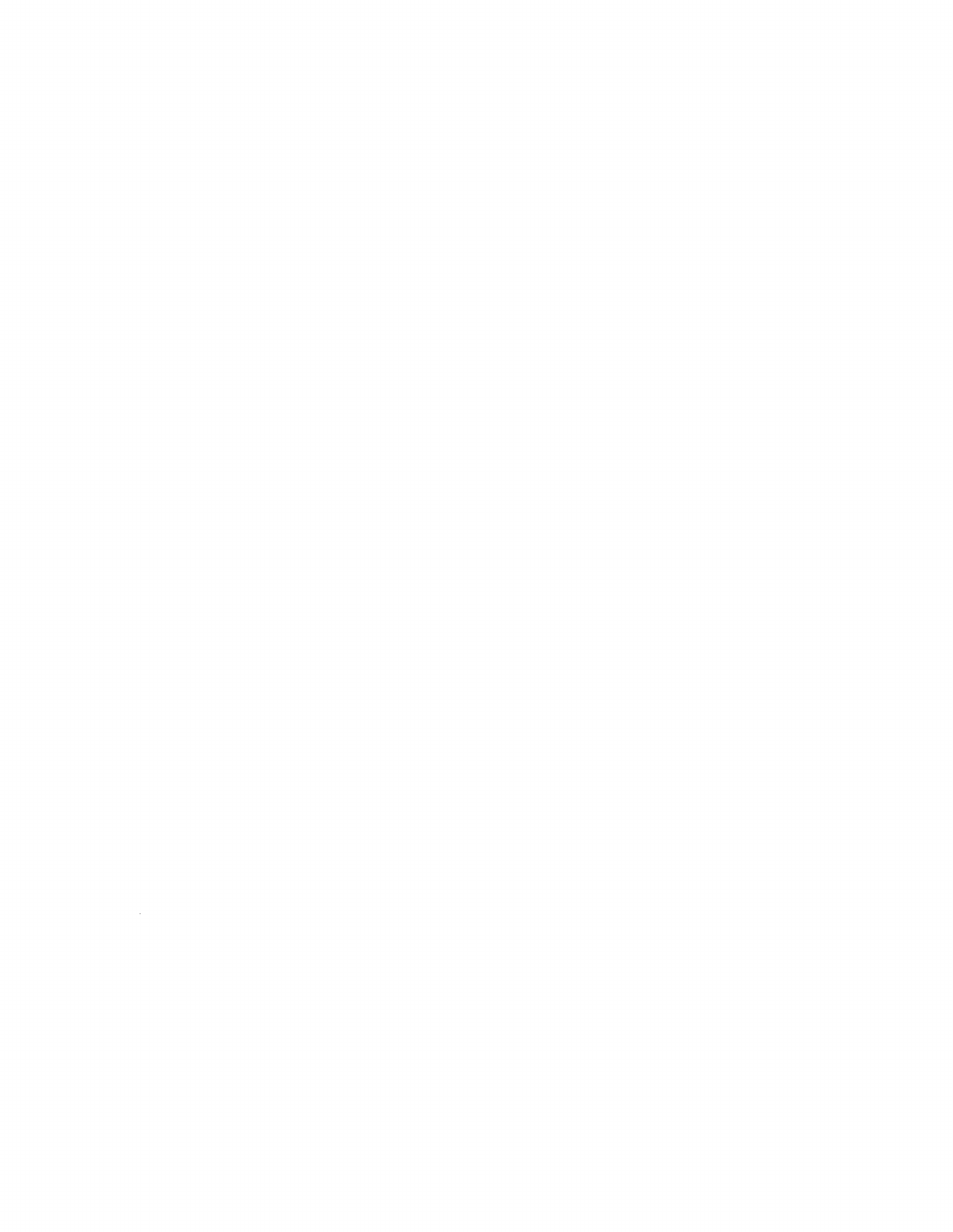**FINANCIAL SECTION**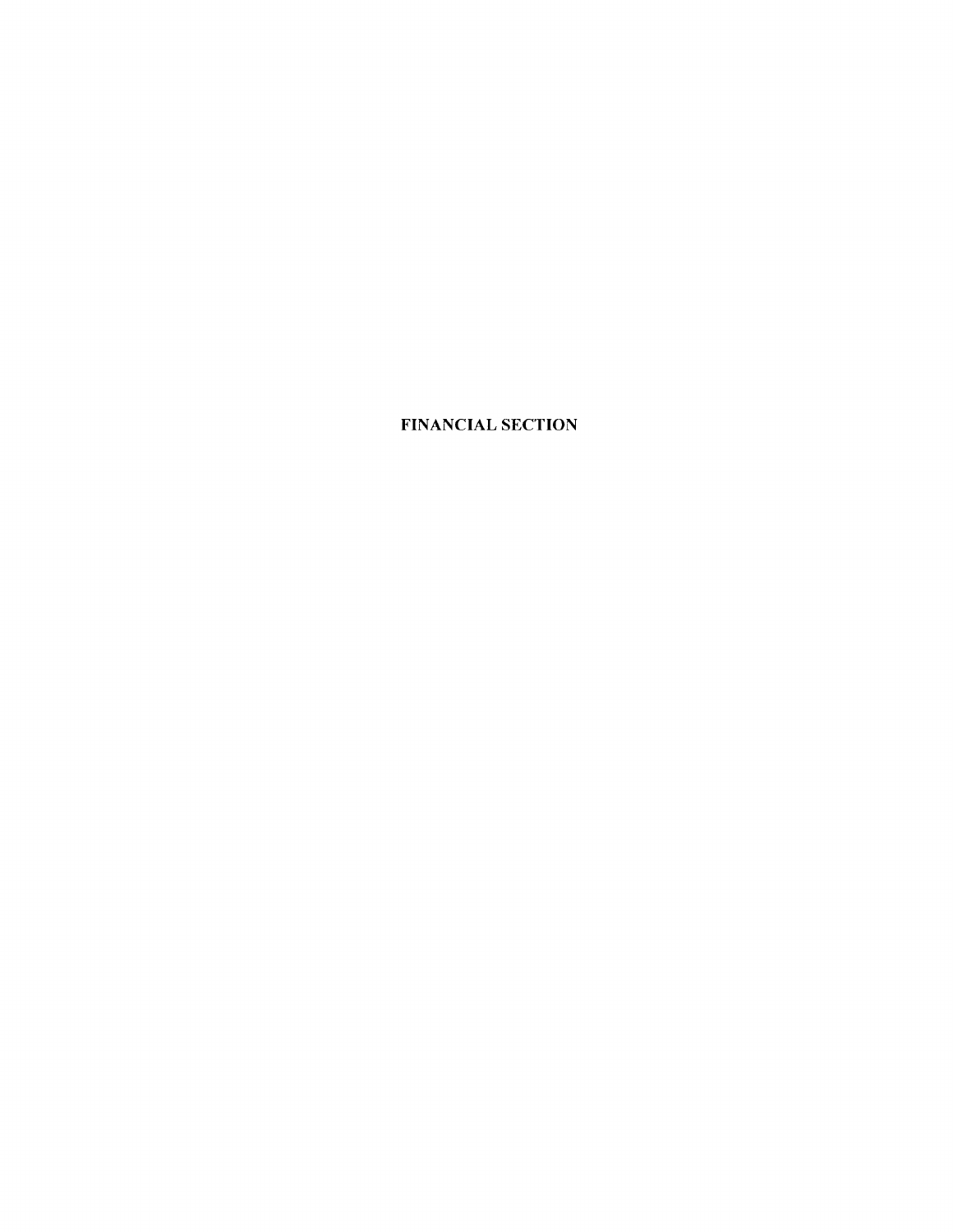

#### INDEPENDENT AUDITOR'S REPORT

To the Board of Directors San Simeon Community Services District San Simeon, CA

#### Report on the Financial Statements

We have audited the accompanying basic financial statements of San Simeon Community Services District (District) as of and for the fiscal year ended June 30, 2021, and the related notes to the basic financial statements, as listed in the table of contents.

#### Management's Responsibility for the Financial Statements

Management is responsible for the preparation and fair presentation of these financial statements in accordance with accounting principles generally accepted in the United States of America; this includes the design, implementation, and maintenance of internal control relevant to the preparation and fair presentation of financial statements that are free from material misstatement, whether due to fraud or *error.* 

#### Auditor's Responsibility

Our responsibility is to express an opinion on these financial statements based on our audit. We conducted our audit in accordance with auditing standards generally accepted in the United States of America and the standards applicable to financial audits contained in *Government Auditing Standards*, issued by the Comptroller General of the United States. Those standards require that we plan and perform the audit to obtain reasonable assurance about whether the financial statements are free from material misstatement.

An audit involves performing procedures to obtain audit evidence about the amounts and disclosures in the financial statements. The procedures selected depend on the auditor's judgment, including the assessment of the risks of material misstatement of the financial statements, whether due to fraud or error. In making those risk assessments, the auditor considers internal control relevant to the entity's preparation and fair presentation of the financial statements in order to design audit procedures that are appropriate in the circumstances, but not for the purpose of expressing an opinion on the effectiveness of the entity's internal control. Accordingly, we express no such opinion. An audit also includes evaluating the appropriateness of accounting policies used and the reasonableness of significant accounting estimates made by management, as well as evaluating the overall presentation of the financial statements.

We believe that the audit evidence we have obtained is sufficient and appropriate to provide a basis for our audit opinion.

#### Opinion

In our opinion, the financial statements referred to above present fairly, in all material respects, the financial position of the San Simeon Community Services District, as of June 30, 2021, and the changes in financial position and cash flows for the fiscal year then ended in accordance with accounting principles generally accepted in the United States of America.

#### **Other Matters**

#### $Required$  Supplementary Information

Management has omitted management's discussion and analysis that accounting principles generally accepted in the United States of America require to be presented to supplement the basic financial statements. Such missing information, although not a part of the basic financial statements, is required by the governmental Accounting Standards Board, who considers it to be an essential part of financial reporting for placing the basic financial statements in an appropriate operational, economic, or historical context. Our opinion on the basic financial statements is not affected by this missing information.

2

2400 Professional Parkway, Suite 205 Santa Maria, CA 93455 Tel 805.925.2579 Fax 805.925.2147 mihcpas.com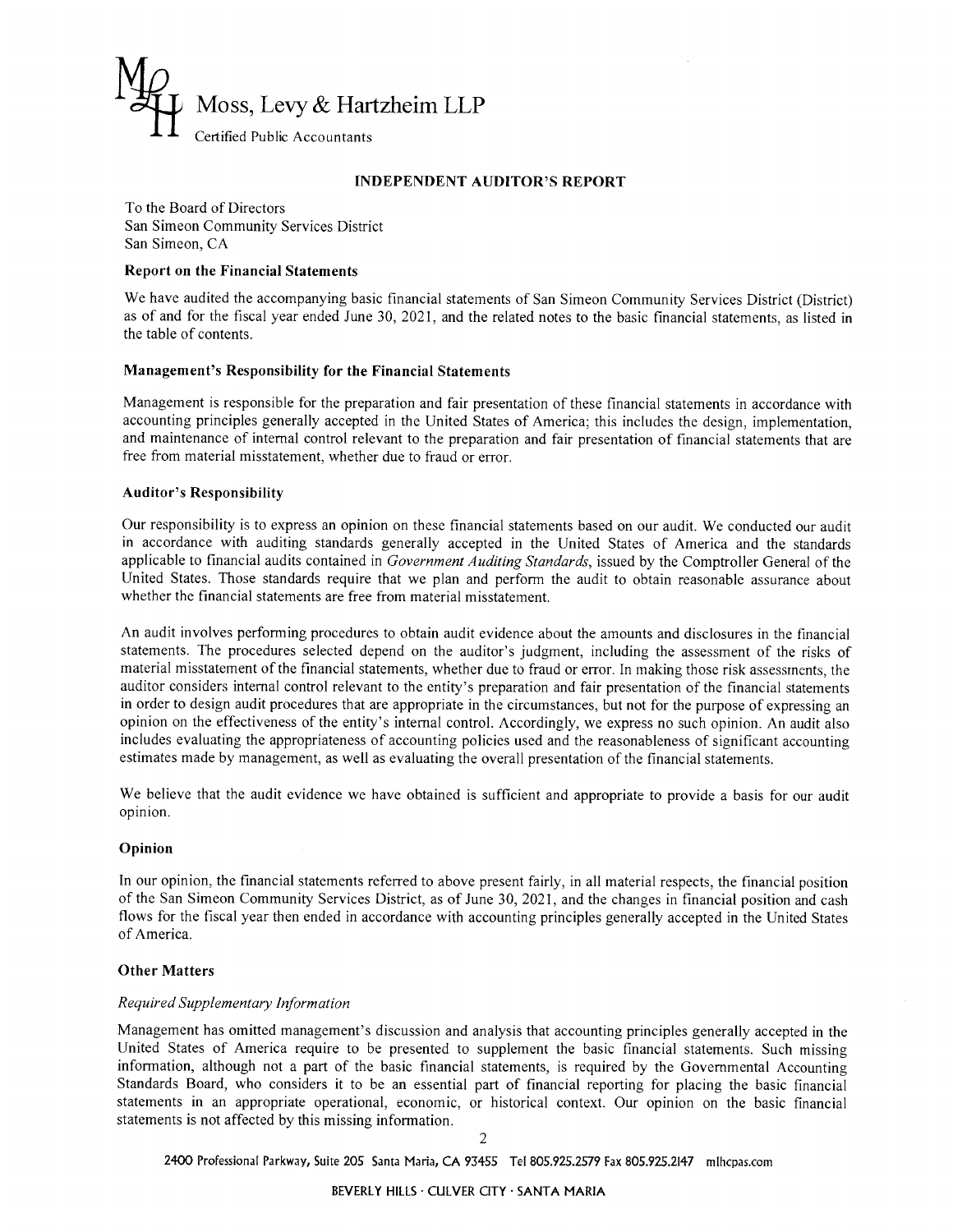#### *Other Information*

Our audit was conducted for the purpose of forming an opinion on the financial statements that collectively comprise the District's basic financial statements. The introductory section and the schedules of revenues, expenses, and changes in net position by function on pages 15 and 16 are presented for purposes of additional analysis and are not a required part of the basic financial statements.

The schedules of revenues, expenses, and changes in net position by function is the responsibility of management and were derived from and related directly to the underlying accounting and other records used to prepare the basic financial statements. Such information has been subjected to the auditing procedures applied in the audit of the basic financial statements and certain additional procedures, including comparing and reconciling such information directly to the underlying accounting and other records used to prepare the basic financial statements or to the basic financial statements themselves, and other additional procedures in accordance with auditing standards generally accepted in the United States of America. In our opinion, the schedules of revenues, expenses, and changes in net position by function are fairly stated in all material respects in relation to the basic financial statements as a whole.

The introductory section has not been subjected to the auditing procedures applied in the audit of the basic financial statements and, accordingly, we do not express an opinion or provide any assurance on it.

#### Other Reporting Required by *Government Auditing Standards*

In accordance with *Government Auditing Standards,* we have also issued our report dated November 16, 2021, on our consideration of the San Simeon Community Services District's internal control over financial reporting and on our tests of its compliance with certain provisions of laws, regulations, contracts, and grant agreements and other matters. The purpose of that report is to describe the scope of our testing of internal control over financial reporting and compliance and the results of that testing, and not to provide an opinion on internal control over financial reporting or on compliance. That report is an integral part of an audit performed in accordance with *Government Auditing Standards* in considering the District's internal control over financial reporting and compliance.

#### Report on Summarized Comparative Information

We have previously audited the District's basic financial statements as of and for the fiscal year ended June 30, 2020, and our report dated January 28, 2021, expressed an unmodified opinion on those audited financial statements. In our opinion, the summarized comparative information presented herein as of and for the fiscal year ended June 30, 2020, is consistent, in all material respects, with the audited financial statements from which it has been derived.

Mosa, Leny ó Haugrein LLP

Santa Maria, California November 16, 2021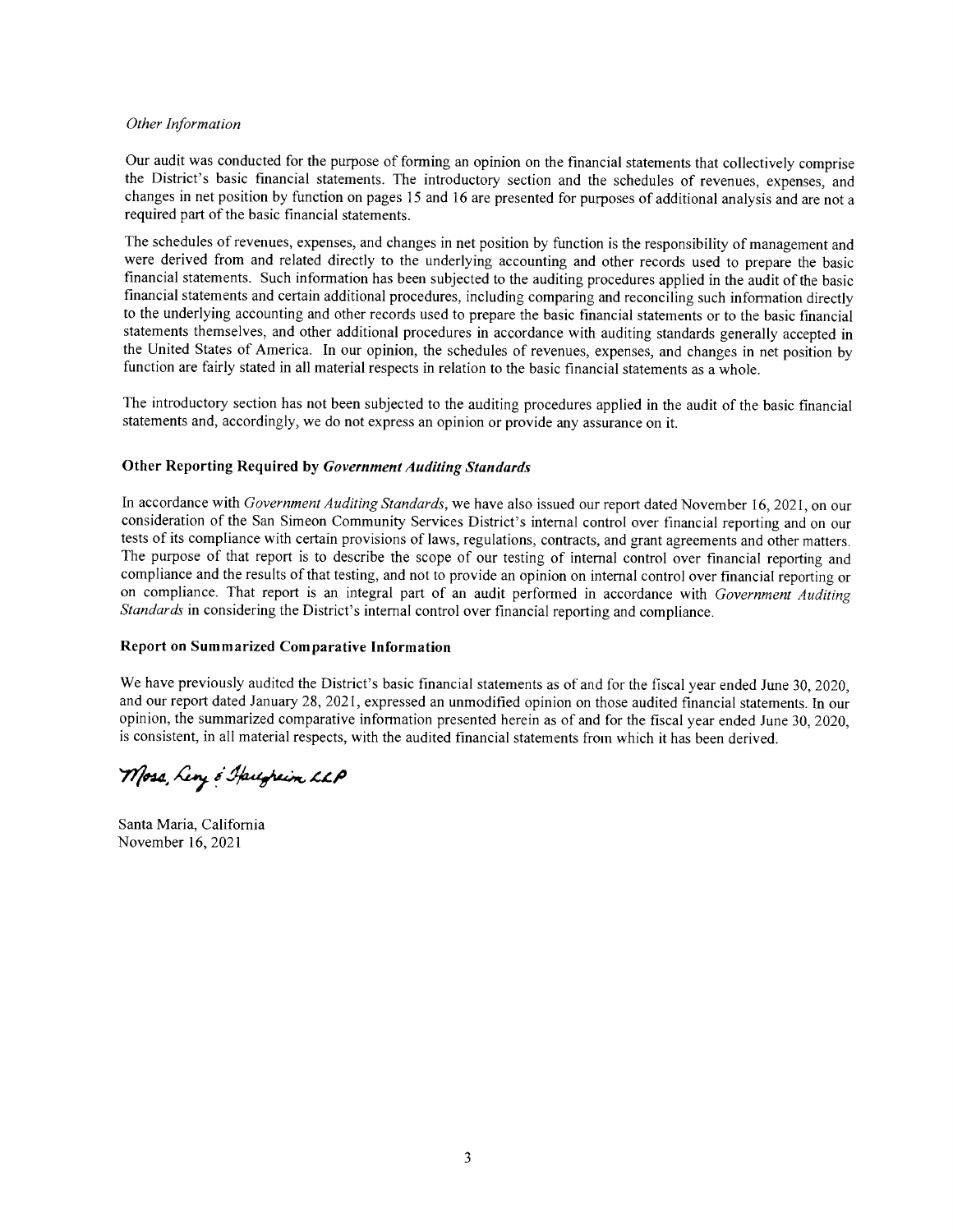# STATEMENT OF NET POSITION - PROPRIETARY FUND

June 30, 2021

with Comparative Totals for June 30, 2020

|                                                    | 2021              | 2020           |  |  |
|----------------------------------------------------|-------------------|----------------|--|--|
| <b>ASSETS</b>                                      |                   |                |  |  |
| Current Assets:                                    |                   |                |  |  |
| Petty cash                                         | \$<br>150         | \$<br>150      |  |  |
| Cash and investments                               | 1,155,515         | 1,248,894      |  |  |
| Accounts receivable                                | 122,234           | 128,375        |  |  |
| Prepaid expenses                                   |                   | 12,959         |  |  |
| Total current assets                               | 1,277,899         | 1,390,378      |  |  |
| Capital Assets:                                    |                   |                |  |  |
| Non-depreciable:                                   |                   |                |  |  |
| Construction in progress                           | 287,694           | 223,206        |  |  |
| Depreciable:                                       |                   |                |  |  |
| Sewer plant                                        | 1,797,238         | 1,784,769      |  |  |
| Water plant                                        | 1,631,891         | 1,627,991      |  |  |
| Building                                           | 279,580           | 279,580        |  |  |
| Equipment                                          | 12,690            | 12,690         |  |  |
| Land improvements                                  | 26,791            | 26,791         |  |  |
| Less: Accumulated depreciation                     | (1, 539, 919)     | (1,446,427)    |  |  |
| Net capital assets                                 | 2,495,965         | 2,508,600      |  |  |
| Total assets                                       | 3,773,864         | 3,898,978      |  |  |
| <b>LIABILITIES</b>                                 |                   |                |  |  |
| <b>Current Liabilities:</b>                        |                   |                |  |  |
| Accounts payable                                   | 36,278            | 18,306         |  |  |
| Customer deposits                                  | 88,799            | 80,140         |  |  |
| Long-Term Liabilities:                             |                   |                |  |  |
| Current portion of loan payable                    | 8,805             | 8,567          |  |  |
| Total current liabilities                          | 133,882           | 107,013        |  |  |
| Long-Term Liabilities                              |                   |                |  |  |
| Loan payable                                       | 425,548           | 434,353        |  |  |
| Total long-term liabilities                        | 425,548           | 434,353        |  |  |
| <b>Total Liabilities</b>                           | 559,430           | 541,366        |  |  |
| <b>NET POSITION</b>                                |                   |                |  |  |
| Net investment in capital assets                   | 2,061,612         | 2,065,680      |  |  |
| Unrestricted:                                      |                   |                |  |  |
| Board assigned for water capital improvements      | 155,505           | 55,655         |  |  |
| Board assigned for wastewater capital improvements | 155,785           | 55,341         |  |  |
| Board assigned for general capital improvements    | 43,295            | 15,637         |  |  |
| Board committed for operating reserves             | 250,000           | 250,000        |  |  |
| Undesignated                                       | 548,237           | 915,299        |  |  |
| Total net position                                 | 3,214,434<br>- \$ | 3,357,612<br>5 |  |  |

See accompanying notes to basic fïnancial statements.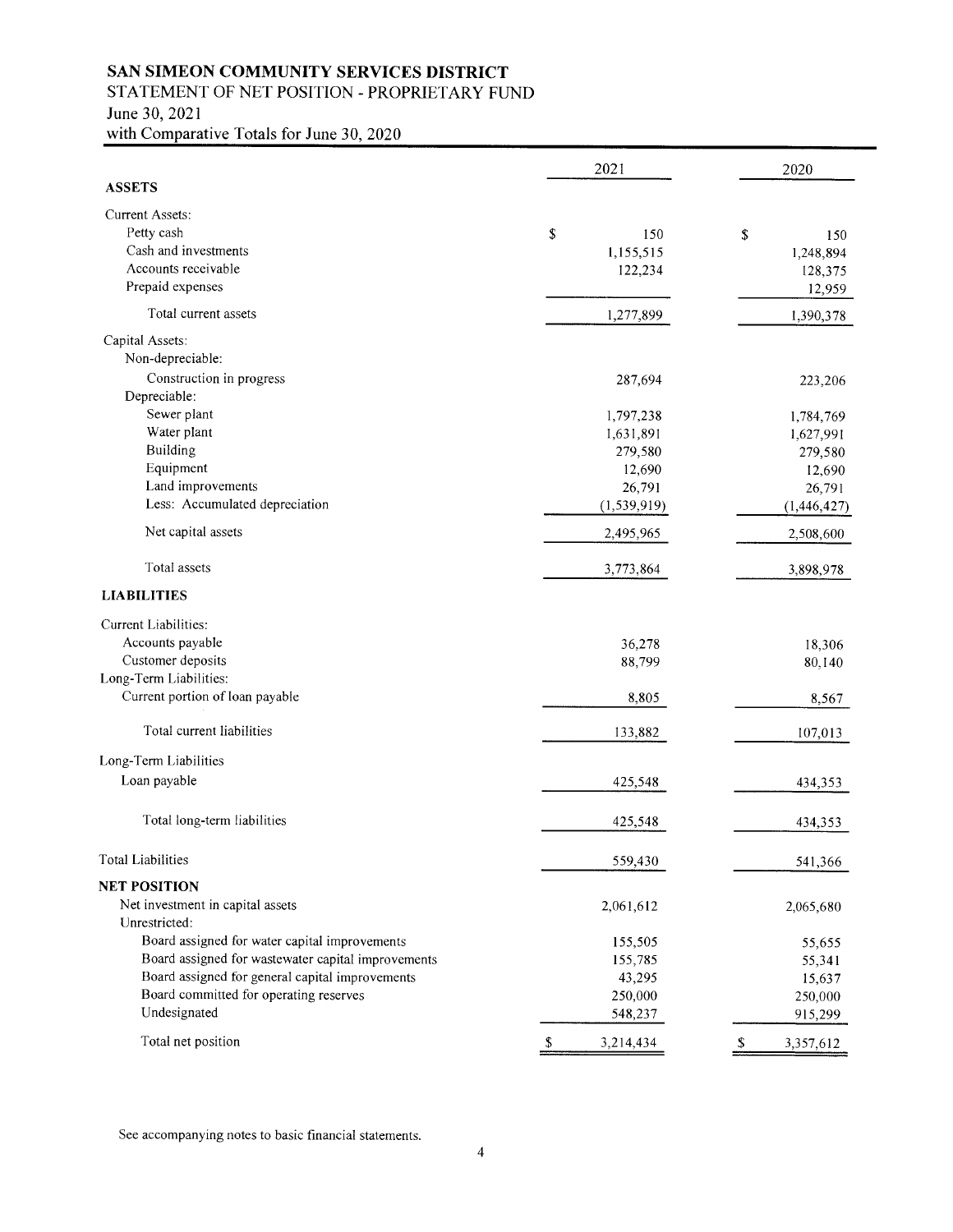STATEMENT OF REVENUES, EXPENSES, AND CHANGES IN NET POSITION - PROPRIETARY FUND For the Fiscal Year Ended June 30, 2021

With Comparative Totals for the Fiscal Year Ended June 30, 2020

| <b>Operating Revenues:</b><br>\$<br>\$<br>444,391<br>471,529<br>Services-waste<br>396,043<br>432,805<br>Services-water<br>70,777<br>25,430<br>State of CA-Hearst Castle<br>94,691<br>88,422<br>Services-other<br>(27,990)<br>2,514<br>Late fees and adjustments<br>996,465<br>1,002,147<br>Total operating revenues<br>÷.<br><b>Operating Expenses:</b><br>5,775<br>9,775<br>Accounting<br>Bank fees<br>1,033<br>166<br>14,560<br>15,720<br>Bookkeeping<br>5,100<br>Directors' fees<br>4,500<br>344<br>397<br>Payroll expenses<br>2,985<br>4,732<br>Dues and subscriptions<br>29,800<br>Road maintenance<br>4,273<br>21,958<br>Riprap engineering<br>4,227<br>4,285<br>Insurance-health<br>13,199<br>PERS Retirement<br>15,816<br>12,959<br>10,163<br>Insurance-liability<br>3,386<br>2,637<br>LAFCO budget allocation<br>Legal fees<br>117,212<br>64,363<br>19,784<br>16,936<br>Licenses and permits<br>6,590<br>1,524<br>Miscellaneous<br>93,492<br>97,102<br>Depreciation<br>958<br>Office expenses<br>600,510<br>653,031<br>Operations management<br>40,922<br>108,636<br>Professional fees<br>10,000<br>10,000<br>Emergency stand by<br>69,846<br>34,280<br>Repairs<br>82,332<br>7,695<br>Utilities<br>13,700<br>14,300<br>Website<br>2,175<br>3,885<br>Weed abatement<br>1,225,904<br>1,031,159<br>Total operating expenses<br>(29, 012)<br>(229, 439)<br>Net operating income (loss)<br><b>Non-Operating Revenues (Expenses):</b><br>90,912<br>87,860<br>Property taxes<br>(12, 123)<br>(12, 354)<br>Interest expense<br>7,472<br>21,979<br>Interest income<br>86,261<br>97,485<br>Total non-operating revenues (expenses)<br>178,482<br>Grant income<br>178,482<br>Total capital contributions<br>(143, 178)<br>246,955<br>Changes in net position<br>3,357,612<br>3,285,342<br>Net position - beginning of fiscal year<br>(174, 685)<br>Prior-period adjustment<br>3,357,612<br>3,110,657<br>Net position - beginning of fiscal year, restated<br>Net position - end of fiscal year<br>\$<br>3,214,434<br>3,357,612<br>\$ |                               | 2021 | 2020 |
|------------------------------------------------------------------------------------------------------------------------------------------------------------------------------------------------------------------------------------------------------------------------------------------------------------------------------------------------------------------------------------------------------------------------------------------------------------------------------------------------------------------------------------------------------------------------------------------------------------------------------------------------------------------------------------------------------------------------------------------------------------------------------------------------------------------------------------------------------------------------------------------------------------------------------------------------------------------------------------------------------------------------------------------------------------------------------------------------------------------------------------------------------------------------------------------------------------------------------------------------------------------------------------------------------------------------------------------------------------------------------------------------------------------------------------------------------------------------------------------------------------------------------------------------------------------------------------------------------------------------------------------------------------------------------------------------------------------------------------------------------------------------------------------------------------------------------------------------------------------------------------------------------------------------------------------------------------------------------------------------------------------------------------|-------------------------------|------|------|
|                                                                                                                                                                                                                                                                                                                                                                                                                                                                                                                                                                                                                                                                                                                                                                                                                                                                                                                                                                                                                                                                                                                                                                                                                                                                                                                                                                                                                                                                                                                                                                                                                                                                                                                                                                                                                                                                                                                                                                                                                                    |                               |      |      |
|                                                                                                                                                                                                                                                                                                                                                                                                                                                                                                                                                                                                                                                                                                                                                                                                                                                                                                                                                                                                                                                                                                                                                                                                                                                                                                                                                                                                                                                                                                                                                                                                                                                                                                                                                                                                                                                                                                                                                                                                                                    |                               |      |      |
|                                                                                                                                                                                                                                                                                                                                                                                                                                                                                                                                                                                                                                                                                                                                                                                                                                                                                                                                                                                                                                                                                                                                                                                                                                                                                                                                                                                                                                                                                                                                                                                                                                                                                                                                                                                                                                                                                                                                                                                                                                    |                               |      |      |
|                                                                                                                                                                                                                                                                                                                                                                                                                                                                                                                                                                                                                                                                                                                                                                                                                                                                                                                                                                                                                                                                                                                                                                                                                                                                                                                                                                                                                                                                                                                                                                                                                                                                                                                                                                                                                                                                                                                                                                                                                                    |                               |      |      |
|                                                                                                                                                                                                                                                                                                                                                                                                                                                                                                                                                                                                                                                                                                                                                                                                                                                                                                                                                                                                                                                                                                                                                                                                                                                                                                                                                                                                                                                                                                                                                                                                                                                                                                                                                                                                                                                                                                                                                                                                                                    |                               |      |      |
|                                                                                                                                                                                                                                                                                                                                                                                                                                                                                                                                                                                                                                                                                                                                                                                                                                                                                                                                                                                                                                                                                                                                                                                                                                                                                                                                                                                                                                                                                                                                                                                                                                                                                                                                                                                                                                                                                                                                                                                                                                    |                               |      |      |
|                                                                                                                                                                                                                                                                                                                                                                                                                                                                                                                                                                                                                                                                                                                                                                                                                                                                                                                                                                                                                                                                                                                                                                                                                                                                                                                                                                                                                                                                                                                                                                                                                                                                                                                                                                                                                                                                                                                                                                                                                                    |                               |      |      |
|                                                                                                                                                                                                                                                                                                                                                                                                                                                                                                                                                                                                                                                                                                                                                                                                                                                                                                                                                                                                                                                                                                                                                                                                                                                                                                                                                                                                                                                                                                                                                                                                                                                                                                                                                                                                                                                                                                                                                                                                                                    |                               |      |      |
|                                                                                                                                                                                                                                                                                                                                                                                                                                                                                                                                                                                                                                                                                                                                                                                                                                                                                                                                                                                                                                                                                                                                                                                                                                                                                                                                                                                                                                                                                                                                                                                                                                                                                                                                                                                                                                                                                                                                                                                                                                    |                               |      |      |
|                                                                                                                                                                                                                                                                                                                                                                                                                                                                                                                                                                                                                                                                                                                                                                                                                                                                                                                                                                                                                                                                                                                                                                                                                                                                                                                                                                                                                                                                                                                                                                                                                                                                                                                                                                                                                                                                                                                                                                                                                                    |                               |      |      |
|                                                                                                                                                                                                                                                                                                                                                                                                                                                                                                                                                                                                                                                                                                                                                                                                                                                                                                                                                                                                                                                                                                                                                                                                                                                                                                                                                                                                                                                                                                                                                                                                                                                                                                                                                                                                                                                                                                                                                                                                                                    |                               |      |      |
|                                                                                                                                                                                                                                                                                                                                                                                                                                                                                                                                                                                                                                                                                                                                                                                                                                                                                                                                                                                                                                                                                                                                                                                                                                                                                                                                                                                                                                                                                                                                                                                                                                                                                                                                                                                                                                                                                                                                                                                                                                    |                               |      |      |
|                                                                                                                                                                                                                                                                                                                                                                                                                                                                                                                                                                                                                                                                                                                                                                                                                                                                                                                                                                                                                                                                                                                                                                                                                                                                                                                                                                                                                                                                                                                                                                                                                                                                                                                                                                                                                                                                                                                                                                                                                                    |                               |      |      |
|                                                                                                                                                                                                                                                                                                                                                                                                                                                                                                                                                                                                                                                                                                                                                                                                                                                                                                                                                                                                                                                                                                                                                                                                                                                                                                                                                                                                                                                                                                                                                                                                                                                                                                                                                                                                                                                                                                                                                                                                                                    |                               |      |      |
|                                                                                                                                                                                                                                                                                                                                                                                                                                                                                                                                                                                                                                                                                                                                                                                                                                                                                                                                                                                                                                                                                                                                                                                                                                                                                                                                                                                                                                                                                                                                                                                                                                                                                                                                                                                                                                                                                                                                                                                                                                    |                               |      |      |
|                                                                                                                                                                                                                                                                                                                                                                                                                                                                                                                                                                                                                                                                                                                                                                                                                                                                                                                                                                                                                                                                                                                                                                                                                                                                                                                                                                                                                                                                                                                                                                                                                                                                                                                                                                                                                                                                                                                                                                                                                                    |                               |      |      |
|                                                                                                                                                                                                                                                                                                                                                                                                                                                                                                                                                                                                                                                                                                                                                                                                                                                                                                                                                                                                                                                                                                                                                                                                                                                                                                                                                                                                                                                                                                                                                                                                                                                                                                                                                                                                                                                                                                                                                                                                                                    |                               |      |      |
|                                                                                                                                                                                                                                                                                                                                                                                                                                                                                                                                                                                                                                                                                                                                                                                                                                                                                                                                                                                                                                                                                                                                                                                                                                                                                                                                                                                                                                                                                                                                                                                                                                                                                                                                                                                                                                                                                                                                                                                                                                    |                               |      |      |
|                                                                                                                                                                                                                                                                                                                                                                                                                                                                                                                                                                                                                                                                                                                                                                                                                                                                                                                                                                                                                                                                                                                                                                                                                                                                                                                                                                                                                                                                                                                                                                                                                                                                                                                                                                                                                                                                                                                                                                                                                                    |                               |      |      |
|                                                                                                                                                                                                                                                                                                                                                                                                                                                                                                                                                                                                                                                                                                                                                                                                                                                                                                                                                                                                                                                                                                                                                                                                                                                                                                                                                                                                                                                                                                                                                                                                                                                                                                                                                                                                                                                                                                                                                                                                                                    |                               |      |      |
|                                                                                                                                                                                                                                                                                                                                                                                                                                                                                                                                                                                                                                                                                                                                                                                                                                                                                                                                                                                                                                                                                                                                                                                                                                                                                                                                                                                                                                                                                                                                                                                                                                                                                                                                                                                                                                                                                                                                                                                                                                    |                               |      |      |
|                                                                                                                                                                                                                                                                                                                                                                                                                                                                                                                                                                                                                                                                                                                                                                                                                                                                                                                                                                                                                                                                                                                                                                                                                                                                                                                                                                                                                                                                                                                                                                                                                                                                                                                                                                                                                                                                                                                                                                                                                                    |                               |      |      |
|                                                                                                                                                                                                                                                                                                                                                                                                                                                                                                                                                                                                                                                                                                                                                                                                                                                                                                                                                                                                                                                                                                                                                                                                                                                                                                                                                                                                                                                                                                                                                                                                                                                                                                                                                                                                                                                                                                                                                                                                                                    |                               |      |      |
|                                                                                                                                                                                                                                                                                                                                                                                                                                                                                                                                                                                                                                                                                                                                                                                                                                                                                                                                                                                                                                                                                                                                                                                                                                                                                                                                                                                                                                                                                                                                                                                                                                                                                                                                                                                                                                                                                                                                                                                                                                    |                               |      |      |
|                                                                                                                                                                                                                                                                                                                                                                                                                                                                                                                                                                                                                                                                                                                                                                                                                                                                                                                                                                                                                                                                                                                                                                                                                                                                                                                                                                                                                                                                                                                                                                                                                                                                                                                                                                                                                                                                                                                                                                                                                                    |                               |      |      |
|                                                                                                                                                                                                                                                                                                                                                                                                                                                                                                                                                                                                                                                                                                                                                                                                                                                                                                                                                                                                                                                                                                                                                                                                                                                                                                                                                                                                                                                                                                                                                                                                                                                                                                                                                                                                                                                                                                                                                                                                                                    |                               |      |      |
|                                                                                                                                                                                                                                                                                                                                                                                                                                                                                                                                                                                                                                                                                                                                                                                                                                                                                                                                                                                                                                                                                                                                                                                                                                                                                                                                                                                                                                                                                                                                                                                                                                                                                                                                                                                                                                                                                                                                                                                                                                    |                               |      |      |
|                                                                                                                                                                                                                                                                                                                                                                                                                                                                                                                                                                                                                                                                                                                                                                                                                                                                                                                                                                                                                                                                                                                                                                                                                                                                                                                                                                                                                                                                                                                                                                                                                                                                                                                                                                                                                                                                                                                                                                                                                                    |                               |      |      |
|                                                                                                                                                                                                                                                                                                                                                                                                                                                                                                                                                                                                                                                                                                                                                                                                                                                                                                                                                                                                                                                                                                                                                                                                                                                                                                                                                                                                                                                                                                                                                                                                                                                                                                                                                                                                                                                                                                                                                                                                                                    |                               |      |      |
|                                                                                                                                                                                                                                                                                                                                                                                                                                                                                                                                                                                                                                                                                                                                                                                                                                                                                                                                                                                                                                                                                                                                                                                                                                                                                                                                                                                                                                                                                                                                                                                                                                                                                                                                                                                                                                                                                                                                                                                                                                    |                               |      |      |
|                                                                                                                                                                                                                                                                                                                                                                                                                                                                                                                                                                                                                                                                                                                                                                                                                                                                                                                                                                                                                                                                                                                                                                                                                                                                                                                                                                                                                                                                                                                                                                                                                                                                                                                                                                                                                                                                                                                                                                                                                                    |                               |      |      |
|                                                                                                                                                                                                                                                                                                                                                                                                                                                                                                                                                                                                                                                                                                                                                                                                                                                                                                                                                                                                                                                                                                                                                                                                                                                                                                                                                                                                                                                                                                                                                                                                                                                                                                                                                                                                                                                                                                                                                                                                                                    |                               |      |      |
|                                                                                                                                                                                                                                                                                                                                                                                                                                                                                                                                                                                                                                                                                                                                                                                                                                                                                                                                                                                                                                                                                                                                                                                                                                                                                                                                                                                                                                                                                                                                                                                                                                                                                                                                                                                                                                                                                                                                                                                                                                    |                               |      |      |
|                                                                                                                                                                                                                                                                                                                                                                                                                                                                                                                                                                                                                                                                                                                                                                                                                                                                                                                                                                                                                                                                                                                                                                                                                                                                                                                                                                                                                                                                                                                                                                                                                                                                                                                                                                                                                                                                                                                                                                                                                                    |                               |      |      |
|                                                                                                                                                                                                                                                                                                                                                                                                                                                                                                                                                                                                                                                                                                                                                                                                                                                                                                                                                                                                                                                                                                                                                                                                                                                                                                                                                                                                                                                                                                                                                                                                                                                                                                                                                                                                                                                                                                                                                                                                                                    |                               |      |      |
|                                                                                                                                                                                                                                                                                                                                                                                                                                                                                                                                                                                                                                                                                                                                                                                                                                                                                                                                                                                                                                                                                                                                                                                                                                                                                                                                                                                                                                                                                                                                                                                                                                                                                                                                                                                                                                                                                                                                                                                                                                    |                               |      |      |
|                                                                                                                                                                                                                                                                                                                                                                                                                                                                                                                                                                                                                                                                                                                                                                                                                                                                                                                                                                                                                                                                                                                                                                                                                                                                                                                                                                                                                                                                                                                                                                                                                                                                                                                                                                                                                                                                                                                                                                                                                                    |                               |      |      |
|                                                                                                                                                                                                                                                                                                                                                                                                                                                                                                                                                                                                                                                                                                                                                                                                                                                                                                                                                                                                                                                                                                                                                                                                                                                                                                                                                                                                                                                                                                                                                                                                                                                                                                                                                                                                                                                                                                                                                                                                                                    |                               |      |      |
|                                                                                                                                                                                                                                                                                                                                                                                                                                                                                                                                                                                                                                                                                                                                                                                                                                                                                                                                                                                                                                                                                                                                                                                                                                                                                                                                                                                                                                                                                                                                                                                                                                                                                                                                                                                                                                                                                                                                                                                                                                    |                               |      |      |
|                                                                                                                                                                                                                                                                                                                                                                                                                                                                                                                                                                                                                                                                                                                                                                                                                                                                                                                                                                                                                                                                                                                                                                                                                                                                                                                                                                                                                                                                                                                                                                                                                                                                                                                                                                                                                                                                                                                                                                                                                                    | <b>Capital Contributions:</b> |      |      |
|                                                                                                                                                                                                                                                                                                                                                                                                                                                                                                                                                                                                                                                                                                                                                                                                                                                                                                                                                                                                                                                                                                                                                                                                                                                                                                                                                                                                                                                                                                                                                                                                                                                                                                                                                                                                                                                                                                                                                                                                                                    |                               |      |      |
|                                                                                                                                                                                                                                                                                                                                                                                                                                                                                                                                                                                                                                                                                                                                                                                                                                                                                                                                                                                                                                                                                                                                                                                                                                                                                                                                                                                                                                                                                                                                                                                                                                                                                                                                                                                                                                                                                                                                                                                                                                    |                               |      |      |
|                                                                                                                                                                                                                                                                                                                                                                                                                                                                                                                                                                                                                                                                                                                                                                                                                                                                                                                                                                                                                                                                                                                                                                                                                                                                                                                                                                                                                                                                                                                                                                                                                                                                                                                                                                                                                                                                                                                                                                                                                                    |                               |      |      |
|                                                                                                                                                                                                                                                                                                                                                                                                                                                                                                                                                                                                                                                                                                                                                                                                                                                                                                                                                                                                                                                                                                                                                                                                                                                                                                                                                                                                                                                                                                                                                                                                                                                                                                                                                                                                                                                                                                                                                                                                                                    |                               |      |      |
|                                                                                                                                                                                                                                                                                                                                                                                                                                                                                                                                                                                                                                                                                                                                                                                                                                                                                                                                                                                                                                                                                                                                                                                                                                                                                                                                                                                                                                                                                                                                                                                                                                                                                                                                                                                                                                                                                                                                                                                                                                    |                               |      |      |
|                                                                                                                                                                                                                                                                                                                                                                                                                                                                                                                                                                                                                                                                                                                                                                                                                                                                                                                                                                                                                                                                                                                                                                                                                                                                                                                                                                                                                                                                                                                                                                                                                                                                                                                                                                                                                                                                                                                                                                                                                                    |                               |      |      |
|                                                                                                                                                                                                                                                                                                                                                                                                                                                                                                                                                                                                                                                                                                                                                                                                                                                                                                                                                                                                                                                                                                                                                                                                                                                                                                                                                                                                                                                                                                                                                                                                                                                                                                                                                                                                                                                                                                                                                                                                                                    |                               |      |      |

See accompanying notes to basic financial statements.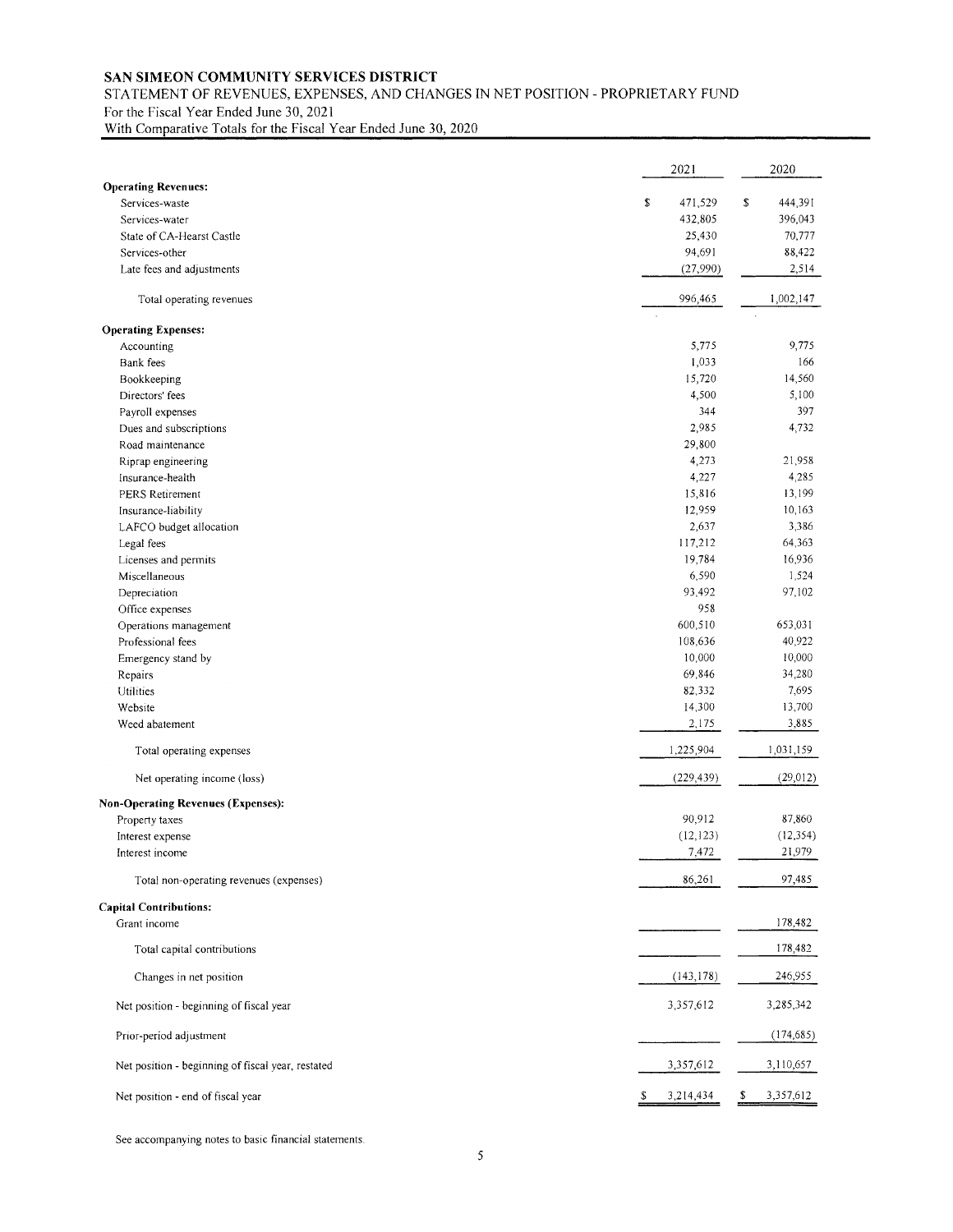## STATEMENT OF CASH FLOWS - PROPRIETARY FUND

For the Fiscal Year Ended June 30, 2021

With Comparative Totals for the Fiscal Year Ended June 30, 2020

|                                                                                                          |                         | 2021        |                         | 2020       |
|----------------------------------------------------------------------------------------------------------|-------------------------|-------------|-------------------------|------------|
| <b>Cash Flows From Operating Activities:</b>                                                             |                         |             |                         |            |
| Receipts from customers and users                                                                        | \$                      | 1,011,265   | \$                      | 985,107    |
| Payments to suppliers                                                                                    |                         | (1,092,410) |                         | (924, 066) |
| Payments to employees                                                                                    |                         | (9,071)     |                         | (9, 782)   |
| Net cash provided (used) by operating activities                                                         |                         | (90, 216)   |                         | 51,259     |
| Cash Flows from Capital and Related Financing Activities:                                                |                         |             |                         |            |
| Purchase of capital assets                                                                               |                         | (80, 857)   |                         | (71, 103)  |
| Grants                                                                                                   |                         |             |                         | 178,482    |
| Interest payments                                                                                        |                         | (12, 123)   |                         | (12, 354)  |
| Principal loan payments                                                                                  |                         | (8, 567)    |                         | (8, 336)   |
| Net cash provided (used) by capital and related financing activities                                     |                         | (101, 547)  |                         | 86,689     |
| Cash Flows from Noncapital Financing Activities:                                                         |                         |             |                         |            |
| Property taxes                                                                                           |                         | 90,912      |                         | 87,860     |
| Net cash provided by noncapital and related financing activities                                         |                         | 90.912      |                         | 87,860     |
| <b>Cash Flows from Investing Activities:</b>                                                             |                         |             |                         |            |
| Investment income                                                                                        |                         | 7,472       |                         | 21,979     |
| Net cash provided by investing activities                                                                |                         | 7,472       |                         | 21,979     |
| Net increase (decrease) in cash and cash equivalents                                                     |                         | (93, 379)   |                         | 247,787    |
| Cash and cash equivalents, beginning of fiscal year                                                      |                         | 1,249,044   |                         | 1,001,257  |
| Cash and cash equivalents, end of fiscal year                                                            | $\mathbf S$             | 1,155,665   | $\overline{\mathbf{S}}$ | 1,249,044  |
| Reconciliation to Statement of Net Position                                                              |                         |             |                         |            |
| Petty cash                                                                                               | $\mathbf S$             | 150         | \$                      | 150        |
| Cash and investments                                                                                     |                         | 1,155,515   |                         | 1,248,894  |
|                                                                                                          | $\mathbf{s}$            | 1,155,665   | \$                      | 1,249,044  |
|                                                                                                          |                         |             |                         |            |
| Reconciliation of Operating Income (Loss) to Net Cash Provided (Used) by Operating Activities:           |                         |             |                         |            |
| Operating income (loss)                                                                                  | S                       | (229, 439)  | \$                      | (29, 012)  |
| Adjustments to reconcile operating income (loss) to net cash provided (used)<br>by operating activities: |                         |             |                         |            |
| Depreciation                                                                                             |                         | 93,492      |                         | 97,102     |
| Change in Operating Assets and Liabilities:                                                              |                         |             |                         |            |
| (Increase) decrease in accounts receivable                                                               |                         | 6,141       |                         | (18, 230)  |
| (Increase) decrease in prepaid expenses                                                                  |                         | 12,959      |                         | (2,796)    |
| Increase (decrease) in accounts payable                                                                  |                         | 17,972      |                         | 3,005      |
| Increase (decrease) in customer deposits                                                                 |                         | 8,659       |                         | 1,190      |
| Net cash provided (used) by operating activities                                                         | $\overline{\mathbf{s}}$ | (90, 216)   | \$                      | 51.259     |

See accompanying notes to basic financial statements.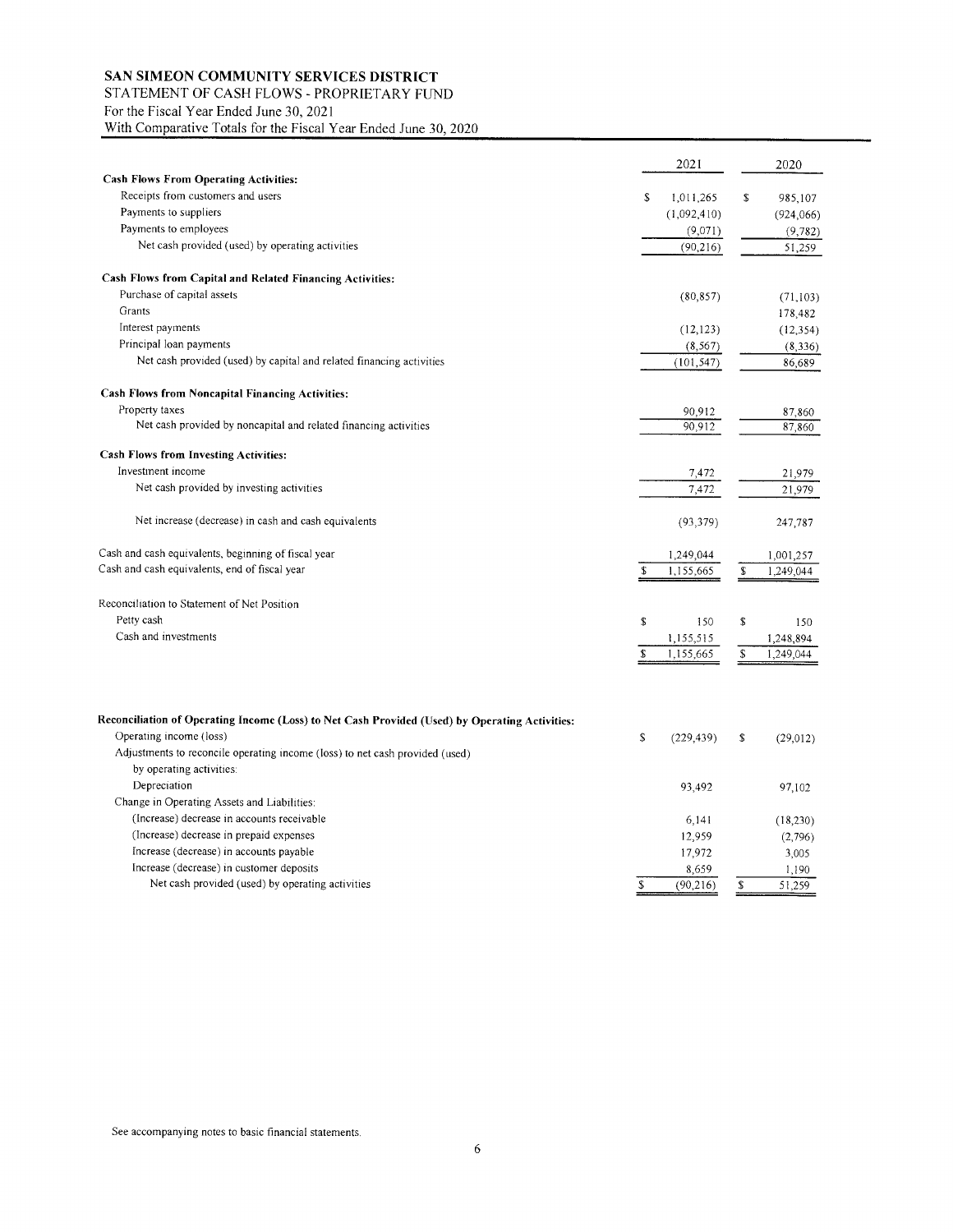#### **NOTE 1 - NATURE OF DISTRICT**

San Simeon Community Services District (the "District") is a political subdivision of the State of California. The District administers the following community services as provided by its charter: water, sanitation, streets, lighting, weed abatement, and general and administrative services.

The District is a Community Services District as defined under State Code Section: 61000. A Community Services District is a public agency (State Code Section: 12463.1) which is a State instrumentality (State Code Section: 23706). State instrumentalities are exempt from federal and state income taxes.

There are no component units included in this report which meet the criteria of the Governmental Accounting Standards Board (GASB) Statement No. 14, The Financial Reporting Entity, as amended by GASB Statements No. 39, No. 61, and No. 80.

#### NOTE 2 - SUMMARY OF SIGNIFICANT ACCOUNTING POLICIES

- A. Accounting Policies The accounting policies of the District conform with accounting principles generally accepted in the United States of America as prescribed by the Governmental Accounting Standards Board (GASB) and the American Institute of Certified Public Accountants {AICPA.
- B. Basis of Accounting The District is organized as an Enterprise Fund and follows the accrual method of accounting, whereby revenues are recorded as earned, and expenses are recorded when incurred.
- $C.$ Budget - Although a budget is adopted annually, it is used primarily as a guideline for the Board in regulating expenditures. There is no legal requirement to stay within the adopted budget in the payment or classification of expenditures.
- D. Cash and Cash Equivalents Cash and cash equivalents consist of cash on hand and in banks and short-term, highly liquid investments with a maturity of three months or less, which include money market funds, cash management pools in County Treasury and the state Local Agency Investment Fund {LATE}. Cash held ïn the county and state pooled funds ïs carried at cost, which approximates fair value. Interest earned is deposited quarterly into the participant's fund. Any investment losses are proportionately shared by all funds in the pool. The County is authorized to deposit cash and invest excess funds by California Government Code Section 53648 et seq. The funds maintained by the County are either secured by federal depository insurance or are collateralized.
- E. Property, Plant and Equipment Capital assets purchased by the District are recorded at cost. Contributed or donated capital assets are recorded at fair value when acquired.
- F. Depreciation -Capital assets purchased by the District are depreciated over their estimated useful lives {ranging from *5-So*  years) under the straight-line method of depreciation.
- G. Receivables The District did not experience any significant bad debt losses; accordingly, no provision has been made for doubtful accounts, and accounts receivable is shown at full value.
- H. Encumbrances Encumbrances represent commitments related to unperformed contracts for goods or services. Encumbrance accounting, under which purchase orders, contracts, and other commitments for the expenditure ofresources are recorded to reserve that portion of the applicable appropriation, is not utilized by the District.
- I. Customer Deposits -Customer deposits are recorded as a liability of the District. The District requires an advance deposit of \$50 for new customers.
- J. Net Position GASB Statement No. 63 requires that the difference between assets added to the deferred outflows of resources and liabilities added to the deferred inflows of resources be reported as net position. Net position is classified as either net investment in capital assets, restricted, or unrestricted.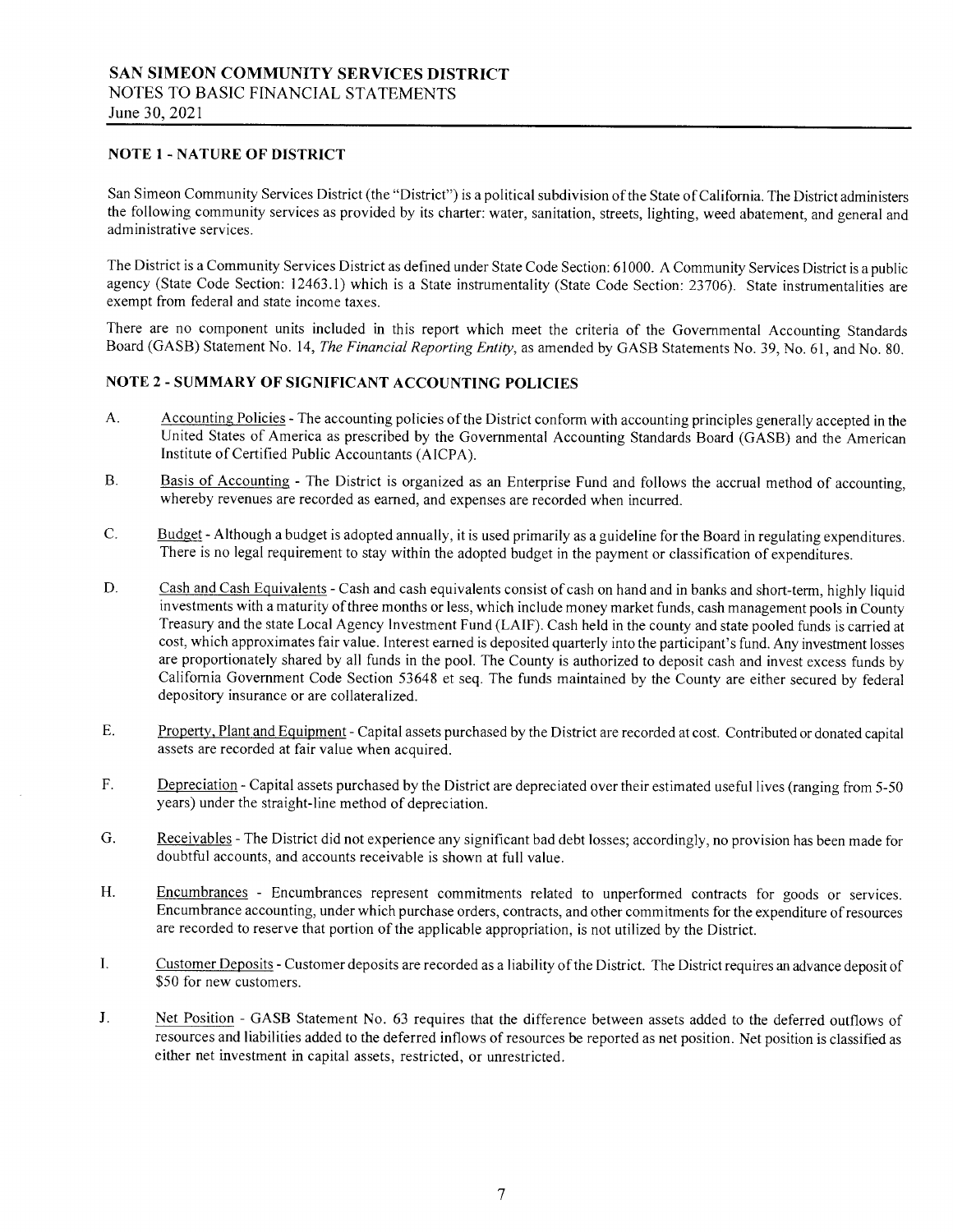# NOTE 2 - SUMMARY OF SIGNIFICANT ACCOUNTING POLICIES (Continued)

- J. Net Position {Continued} Net investment in capital assets consists of capital assets, net of accumulated depreciation, and reduced by the outstanding principal of related debt. Restricted net position is the net position that has external constraints placed on them by creditors, grantors, contributors, laws, or regulations of other governments, or through constitutional provisions or enabling legislation. Unrestricted net position consists of net position that does not meet the definition of net investment in capital assets or restricted net position.
- K. Estimates The preparation of financial statements in conformity with accounting principles generally accepted in the United States of America, as prescribed by the GASB and the AICPA, requires management to make estimates and assumptions that affect the reported amounts of assets and liabilities and disclosure of contingent assets and liabilities at the date of the financial statements and the reported amounts of revenues and expenses during the reporting period. Actual results could differ from those estimates.
- L,. Comparative Data/Total only -Comparative total data for the prior fiscal year has been presented in certain accompanying financial statements in order to provide an understanding ofthe changes in the District's financial position, operations, and cash flows. Also, certain prior fiscal amounts have been reclassified to conform to the current fiscal year financial statements presentation.
- M. Future Accounting Pronouncements

GASB Statements listed below will be implemented in future financial statements:

| Statement No. 87 | "Leases"                                                                                                                                                                                                                                                       | The provisions of this statement are effective<br>for fiscal years beginning after June 15, 2021.                                                                                                                                                                                                                    |
|------------------|----------------------------------------------------------------------------------------------------------------------------------------------------------------------------------------------------------------------------------------------------------------|----------------------------------------------------------------------------------------------------------------------------------------------------------------------------------------------------------------------------------------------------------------------------------------------------------------------|
| Statement No. 89 | "Accounting for Interest Cost Incurred<br>before the End of a Construction<br>Period"                                                                                                                                                                          | The provisions of this statement are effective<br>for fiscal years beginning after December 15, 2020.                                                                                                                                                                                                                |
| Statement No. 91 | "Conduit Debt Obligations"                                                                                                                                                                                                                                     | The provisions of this statement are effective<br>for fiscal years beginning after December 15, 2021.                                                                                                                                                                                                                |
| Statement No. 92 | "Omnibus 2020"                                                                                                                                                                                                                                                 | The provisions of this statement are effective<br>for fiscal years beginning after June 15, 2021.                                                                                                                                                                                                                    |
| Statement No. 93 | "Replacement of Interbank Offered<br>Rates"                                                                                                                                                                                                                    | The provision of this statement except for paragraphs<br>11b, 13, and 14 are effective for fiscal years beginning<br>after June 15, 2020. Paragraph 11b is effective for fiscal<br>years beginning after December 31, 2021. Paragraphs<br>13 and 14 are effective for fiscal years beginning after<br>June 15, 2021. |
| Statement No. 94 | "Public-Private and Public-Public<br>Partnerships and Availability<br>Payment Arrangements"                                                                                                                                                                    | The provisions of this statement are effective<br>for fiscal years beginning after June 15, 2022.                                                                                                                                                                                                                    |
| Statement No. 96 | "Subscription-Based Information<br>Technology Arrangements"                                                                                                                                                                                                    | The provisions of this statement are effective<br>for fiscal years beginning after June 15, 2022.                                                                                                                                                                                                                    |
| Statement No. 97 | "Certain Component Unit Criteria, and<br>Accounting and Financial Reporting for<br>Internal Revenue Code Section 457<br>Deferred Compensation Plans - an<br>amendment of GASB Statements No. 14<br>and No. 84, and a supersession of GASB<br>Statement No. 32" | The provision of this statement except for paragraphs<br>6-9 are effective for fiscal years beginning after<br>December 15, 2019. Paragraph 6-9 is effective for fiscal<br>years beginning after June 15, 2021.                                                                                                      |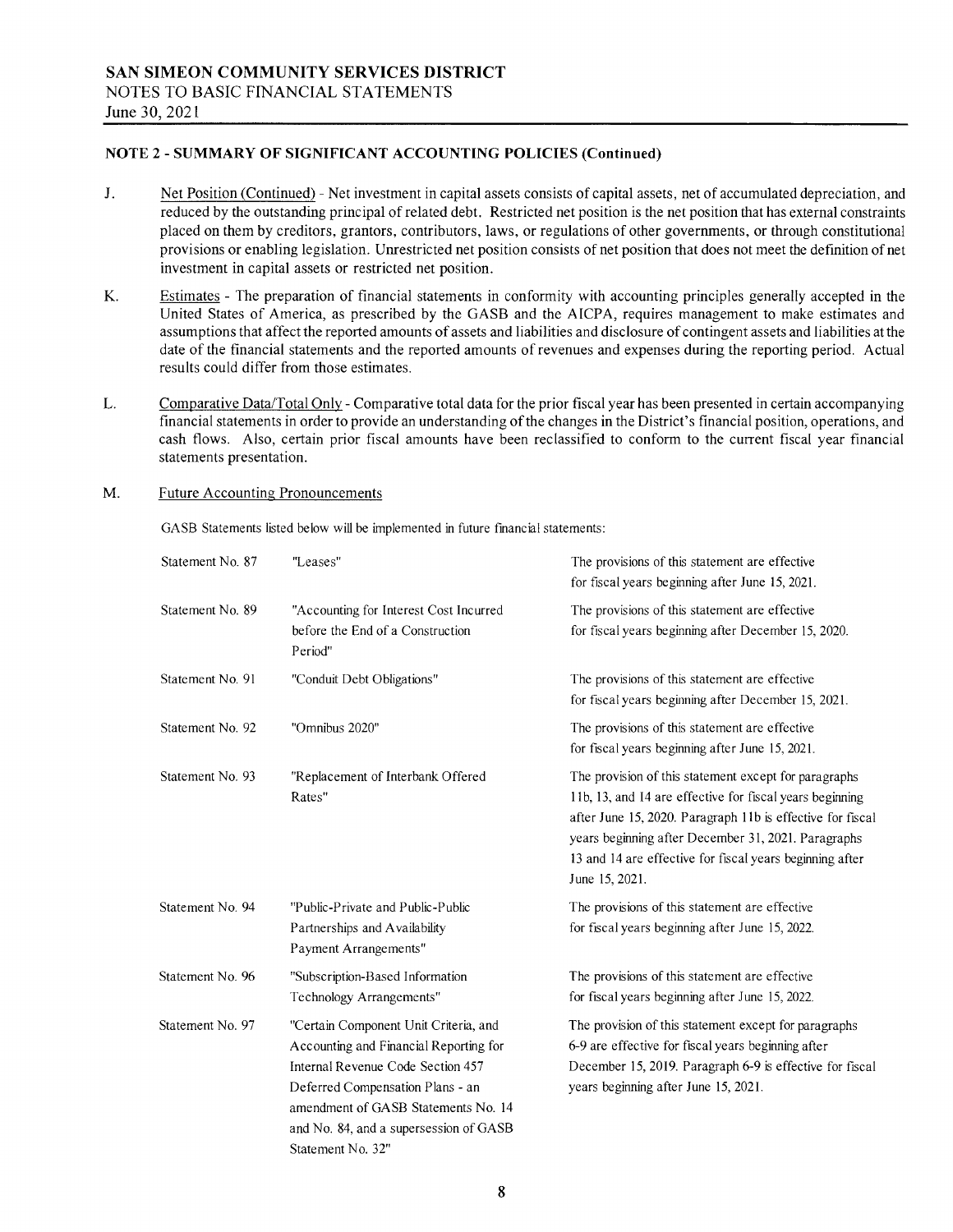#### NOTE 3 - CASH AND INVESTMENTS

Investments are carried at fair value. On June 30, 2021, the District had the following cash and temporary investments on hand:

| Deposits:                                               |             |
|---------------------------------------------------------|-------------|
| Cash on hand                                            | \$<br>150   |
| Cash in banks                                           | 140,677     |
|                                                         | 140,827     |
| Investments:                                            |             |
| Money market                                            | 1,014,277   |
| State of California Local Agency Investment Fund (LAIF) | 561         |
|                                                         | 1,014,838   |
| Total Cash and Investments                              | \$1,155,665 |

Cash and investments are presented on the accompanying basic financial statements, as follows:

| Petty cash                 |             | -150 |
|----------------------------|-------------|------|
| Cash and investments       | 1,155,515   |      |
| Total cash and investments | \$1,155,665 |      |

The District categorizes its fair value measurements within the fair value hierarchy established by U.S. generally Accepted Accounting Principles. The hierarchy is based on the valuation inputs used to measure the fair value of the asset. Level 1 inputs are quoted prices in active markets for identical assets; Level 2 inputs are significant other observable inputs; Level 3 inputs are significant unobservable inputs. The Local Agency Investment Fund (LAIF) is measured under Level 2. The money market account is not measured under Levels 1, 2, or 3.

## Restricted cash

Restricted cash consists of funds that are set aside for well refurbishment as well as appurtenant equipment and structures.

#### Investments Authorized by the District's Investment Policy

The following table identifies the investment types that are authorized for the District by the California Government Code. The table also identifies certain provisions of the California Government Code that address interest rate risk, credit risk, and concentration of credit risk.

|                                     |          | Maximum           | Maximum       |
|-------------------------------------|----------|-------------------|---------------|
| Authorized                          | Maximum  | Percentage        | Investment    |
| <b>Investment Type</b>              | Maturity | of Portfolio      | in One Issuer |
| Local Agency Bonds                  | 5 years  | None              | None          |
| U.S. Treasury Obligations           | 5 years  | None              | None          |
| Federal Agency Securities           | N/A      | None              | None          |
| Banker's Acceptances                | 180 days | 40%               | None          |
| Commercial Paper                    | 270 days | 25%               | 10%           |
| Negotiable Certificates of Deposit  | 5 years  | 30%               | None          |
| Repurchase and Reverse Repurchase   |          |                   |               |
| Agreements                          | 92 days  | 20% of base value | None          |
| Medium-Term Notes                   | 5 years  | <b>20%</b>        | None          |
| <b>Mutual Funds</b>                 | N/A      | <b>20%</b>        | None          |
| Money Market Mutual Funds           | N/A      | None              | None          |
| Mortgage Pass-Through Securities    | 5 years  | 20%               | None          |
| County Pooled Investment Fund       | N/A      | None              | None          |
| Local Agency Investment Fund (LAIF) | N/A      | None              | \$75,000,000  |
| State Registered Warrants, Notes or |          |                   |               |
| Bonds                               | N/A      | None              | None          |
| Notes and Bonds for other Local     |          |                   |               |
| California Agencies                 | 5 years  | None              | None          |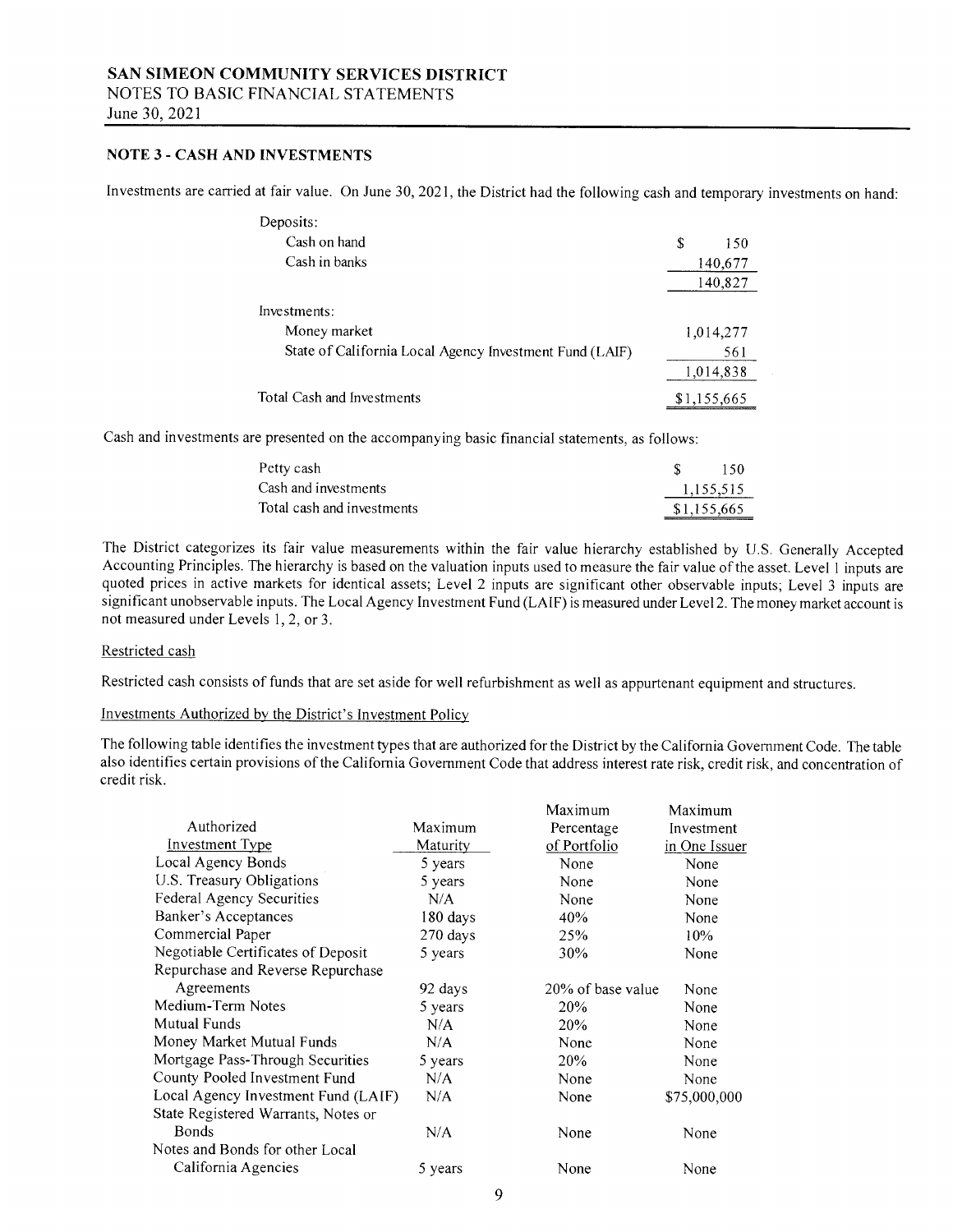### NOTE 3 - CASH AND INVESTMENTS (Continued)

#### Disclosures Relating to Interest Rate Risk

Interest rate risk is the risk that changes in market interest rates will adversely affect the fair value of an investment. Generally, the longer the maturity of an investment, the greater the sensitivity of its fair value to changes in market interest rates. One of the ways that the District manages its exposure to interest rate risk is by purchasing a combination of shorter term and longer term investments and by timing cash flows from maturities so that a portion of the portfolio is maturing or coming close to maturity evenly over time as necessary to provide the cash flow and liquidity needed for operations.

Information about the sensitivity of the fair values of the District's investments to market interest rate fluctuations is provided by the following table that shows the distribution of the District's investments by maturity:

| Investment Type            |                    |                      |                     | Remaining Maturity (in Months) |                          |
|----------------------------|--------------------|----------------------|---------------------|--------------------------------|--------------------------|
|                            | Carrying<br>Amount | 12 Months<br>or Less | $13 - 24$<br>Months | 25-60<br>Months                | More than<br>60 Months   |
| Money market funds<br>LAIF | 1,014,277<br>561   | \$1,014,277<br>561   |                     | $\overline{\phantom{a}}$       | $\overline{\phantom{a}}$ |
| Total                      | 1.014.838          | 1.014.838            |                     |                                |                          |

#### Disclosures Relating to Credit Risk

Generally, credit risk is the risk that an issuer of an investment will not fulfill its obligation to the holder of the investment. This is measured by the assignment of rating by a nationally recognized statistical rating organization. Presented below, is the minimum rating required by {where applicable) the California Government Code and the actual rating as of fiscal year end for each investment type.

|                            | Carrying           | Minimum<br>Legal | Exempt<br>From           |     | Rating as of Fiscal Year End |                    |
|----------------------------|--------------------|------------------|--------------------------|-----|------------------------------|--------------------|
| Investment Type            | Amount             | Rating           | Disclosure               | AAA | Aa                           | Not Rated          |
| Money market funds<br>LAIF | \$1,014,277<br>561 | N/A<br>N/A       | $\overline{\phantom{0}}$ | \$  | $\overline{\phantom{a}}$     | \$1,014,277<br>561 |
| Total                      | \$1,014,838        |                  |                          |     |                              | \$1,014,838        |

#### Concentration of Credit Risk

The investment policy of the District contains no limitations on the amount that can be invested in any one issuer beyond that stipulated by the California Government Code. There are no investments in any one issuer that represent 5% or more of total District's investments.

#### Custodial Credit Risk

Custodial credit risk for *deposits* is the risk that, in the event of the failure of a depository financial institution, a government will not be able to recover its deposits or will not be able to recover collateral securities that are in the possession of an outside party. The California Government Code and the District's investment policy do not contain legal or policy requirements that would limit the exposure to custodial credit risk for deposits, other than the following provision for deposits: The California Government Code requires that a financial institution secure deposits made by state or local governmental units by pledging securities in an undivided collateral pool held by a depository regulated under state law (unless so waived by the governmental unitj. The fair value of the pledged securities in the collateral pool must equal at least 110% of the total amount deposited by the public agencies. California law also allows financial institutions to secure the District's deposits by pledging first trust deed mortgage notes having a value of 150% of the secured public deposits.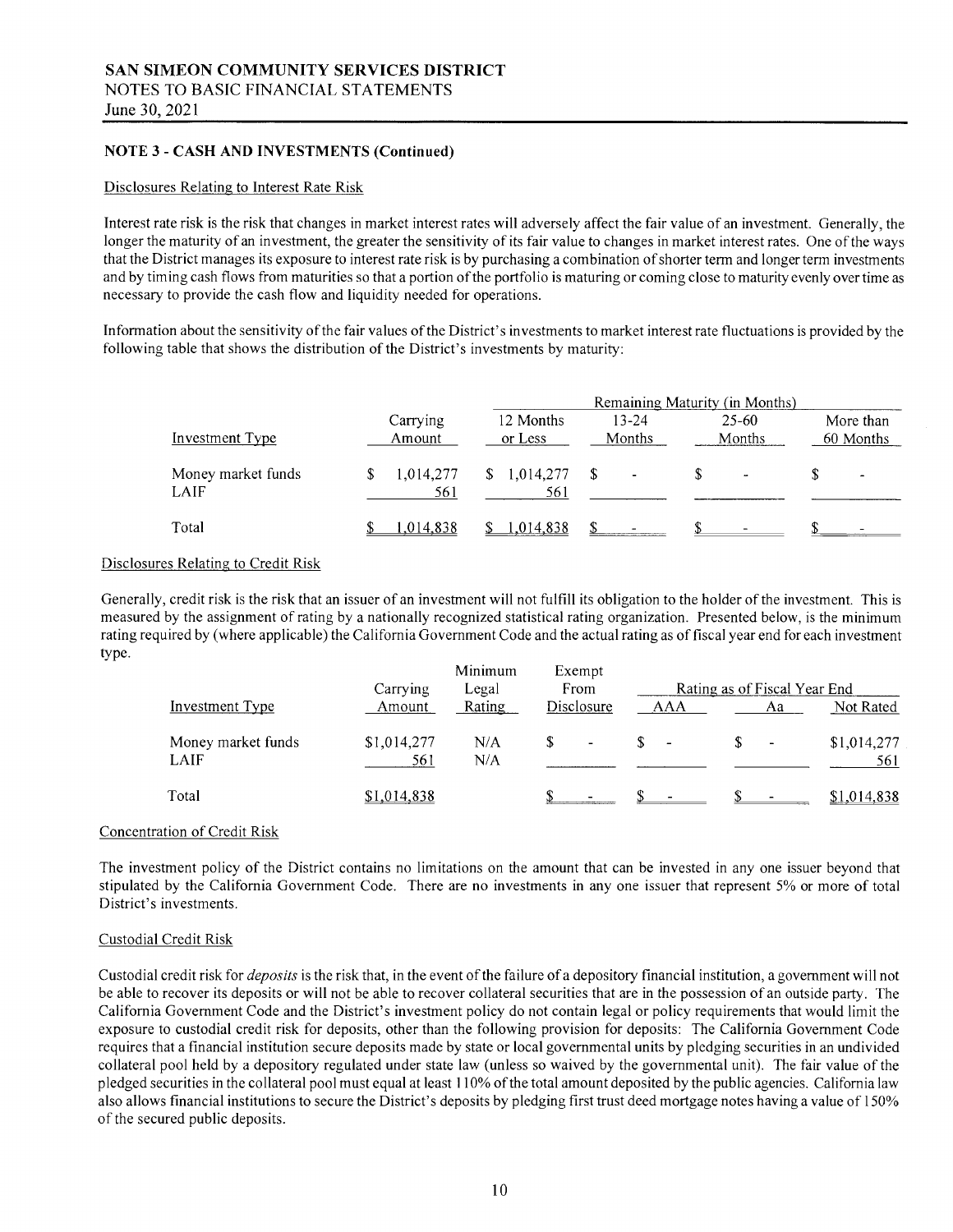# NOTE 3 - CASH AND INVESTMENTS (Continued)

### Custodial Credit Risk (continued)

None ofthe District's deposits with financial institutions in excess of federal depository insurance limits were held in uncollateralized accounts.

The custodial credit risk for *investments* is the risk that, in the event of the failure of the counterparty (e.g., broker-dealer) to a transaction, a government will not be able to recover the value of its investment or collateral securities that are in the possession of another party. The California Government Code and the District's investment policy do not contain legal or policy requirements that would limit the exposure to custodial credit risk for investments. With respect to investments, custodial credit risk generally applies only to direct investments in marketable securities. Custodial credit risk does not apply to a local government's indirect investment in securities through the use of mutual funds or government investment pools (such as LAIF).

### Investment in State Investment Pool

The District is a voluntary participant in the Local Agency Investment Fund LAIF) that is regulated by the California Government Code under the oversight ofthe Treasurer of the State of California. The fair value ofthe District's investment in this pool is reported in the accompanying basic financial statements at the amounts based upon the District's pro-rata share of the fair value provided by LAIF *for the* entire LAIF portfolio (in relation to the amortized cost of that portfolio). The balance available for withdrawal is based on the accounting records maintained by LAIF, which are recorded on an amortized cost basis.

# **NOTE 4 - SCHEDULE OF CAPITAL ASSETS**

A schedule of changes in capital assets and depreciation for the fiscal years ended June 30, 2021, and June 30, 2024, are shown below and on the following page:

|                                      |    | Balance      |    |           |    |           |             | Balance       |  |
|--------------------------------------|----|--------------|----|-----------|----|-----------|-------------|---------------|--|
|                                      |    | July 1, 2020 |    | Additions |    | Deletions |             | June 30, 2021 |  |
| Non-depreciable capital assets:      |    |              |    |           |    |           |             |               |  |
| Construction in progress             | \$ | 223,206      | \$ | 64,488    | \$ |           | \$          | 287,694       |  |
| Total non-depreciable capital assets | S  | 223,206      | \$ | 64,488    | \$ |           | \$          | 287,694       |  |
| Depreciable capital assets:          |    |              |    |           |    |           |             |               |  |
| Sewer plant                          | \$ | 1,784,769    | \$ | 12,469    | \$ |           | $\mathbf S$ | 1,797,238     |  |
| Water plant                          |    | 1,627,991    |    | 3,900     |    |           |             | 1,631,891     |  |
| Building                             |    | 279,580      |    |           |    |           |             | 279,580       |  |
| Land improvements                    |    | 26,791       |    |           |    |           |             | 26,791        |  |
| Equipment                            |    | 12,690       |    |           |    |           |             | 12,690        |  |
|                                      |    | 3,731,821    |    | 16,369    |    |           |             | 3,748,190     |  |
| Accumulated depreciation             |    | 1,446,427    |    | 93,492    |    |           |             | 1,539,919     |  |
| Total depreciable capital assets     |    | 2,285,394    | \$ | (77, 123) | S  |           |             | 2,208,271     |  |
| Net capital assets                   | \$ | 2,508,600    | \$ | (12, 635) | \$ |           |             | 2,495,965     |  |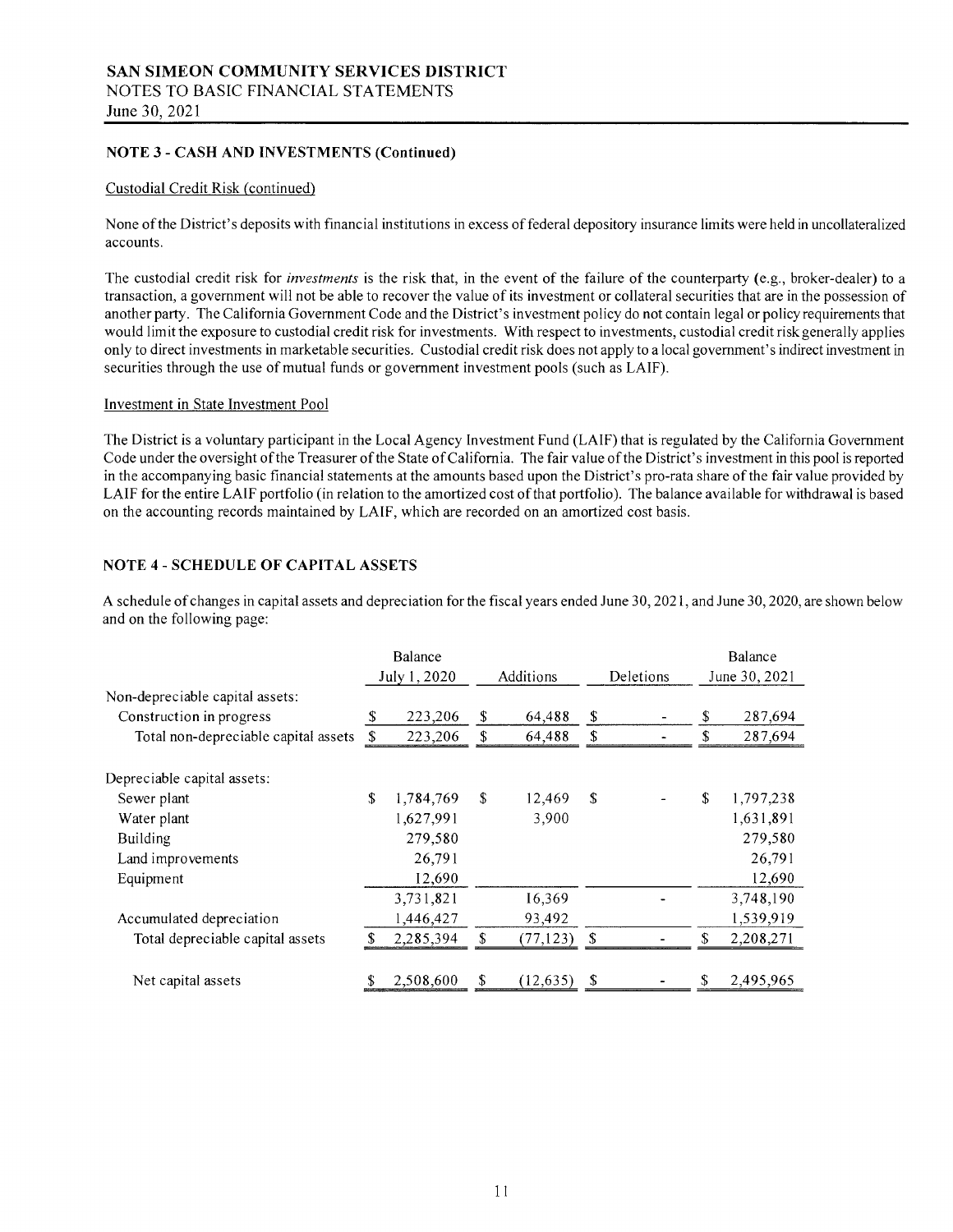# SAN SIMEON COMMUNITY SERVICES DISTRICT NOTES TO BASIC FINANCIAL STATEMENTS June 30, 2021

|                                      | Balance<br>July 1, 2019 |           | Additions     |           |               | Deletions       |   | Prior-period<br>Adjustment | Balance<br>June 30, 2020 |           |  |
|--------------------------------------|-------------------------|-----------|---------------|-----------|---------------|-----------------|---|----------------------------|--------------------------|-----------|--|
| Non-depreciable capital assets:      |                         |           |               |           |               |                 |   |                            |                          |           |  |
| Construction in progress             | S                       |           | S             | 62,538    | \$            |                 | S | 160,668                    | \$                       | 223,206   |  |
| Total non-depreciable capital assets |                         |           |               | 62,538    | \$            |                 |   | 160,668                    | \$                       | 223,206   |  |
| Depreciable capital assets:          |                         |           |               |           |               |                 |   |                            |                          |           |  |
| Sewer plant                          | \$                      | 2,086,929 | <sup>\$</sup> | 8,565     | <sup>\$</sup> | $(280, 413)$ \$ |   | (30,312)                   | <sup>\$</sup>            | 1,784,769 |  |
| Water plant                          |                         | 2,322,338 |               |           |               | (387, 047)      |   | (307,300)                  |                          | 1,627,991 |  |
| <b>Building</b>                      |                         | 395,874   |               |           |               | (116, 294)      |   |                            |                          | 279,580   |  |
| Land improvements                    |                         | 26,791    |               |           |               |                 |   |                            |                          | 26,791    |  |
| Equipment                            |                         | 329,437   |               |           |               | (316,747)       |   |                            |                          | 12,690    |  |
|                                      |                         | 5,161,369 |               | 8,565     |               | (1,100,501)     |   | (337,612)                  |                          | 3,731,821 |  |
| Accumulated depreciation             |                         | 2,444,252 |               | 97,102    |               | (1,100,501)     |   | 5,574                      |                          | 1,446,427 |  |
| Total depreciable capital assets     | S                       | 2,717,117 | \$            | (88, 537) |               |                 |   | (343, 186)                 | S.                       | 2,285,394 |  |
| Net capital assets                   | S                       | 2,717,117 | \$            | (25,999)  |               |                 |   | (182, 518)                 | \$.                      | 2,508,600 |  |

# NOTE 4 - SCHEDULE OF CAPITAL ASSETS (Continued)

Depreciation expense for the fiscal years ended June 30, 2021 and 2020 was \$93,492 and \$97,102, respectively.

# NOTE 5-CUSTOMER DEPOSITS

The liability for customer deposits consists of the following as of June 30, 2021 and 2020:

|                                             |   | 2021            |   | 2020            |  |  |  |
|---------------------------------------------|---|-----------------|---|-----------------|--|--|--|
| Hook-up deposits<br>Customer meter deposits | S | 80,099<br>8.700 | S | 70,890<br>9.250 |  |  |  |
|                                             |   | 88,799          |   | 80,140          |  |  |  |

The hook-up deposits are from customers on a waiting list to connect into the system. Each deposit represents total hook-up fees owed by the customer based on the fee schedule in place at the time of the payment. Additional fees may be required from the customer, based on the current fee schedule, when the utility connection is completed.

Customer meter deposits consist of a \$50 refundable deposit required for each metered customer before any service can be provided by the District.

### NOTE 6 – LOAN PAYABLE

On July 11, 2011, the District applied for a \$500,000 loan from the United States Department of Agriculture. The loan was approved, and the District began to draw on the loan during the 13/14 fiscal year. The District is required to make semi-annual payments of \$10,345. The agreement is secured by a first lien and a pledge of revenues from the water system. In the event of a default by the District, the remaining amount of the note shall become due. Future minimum payments are as follows on the next page: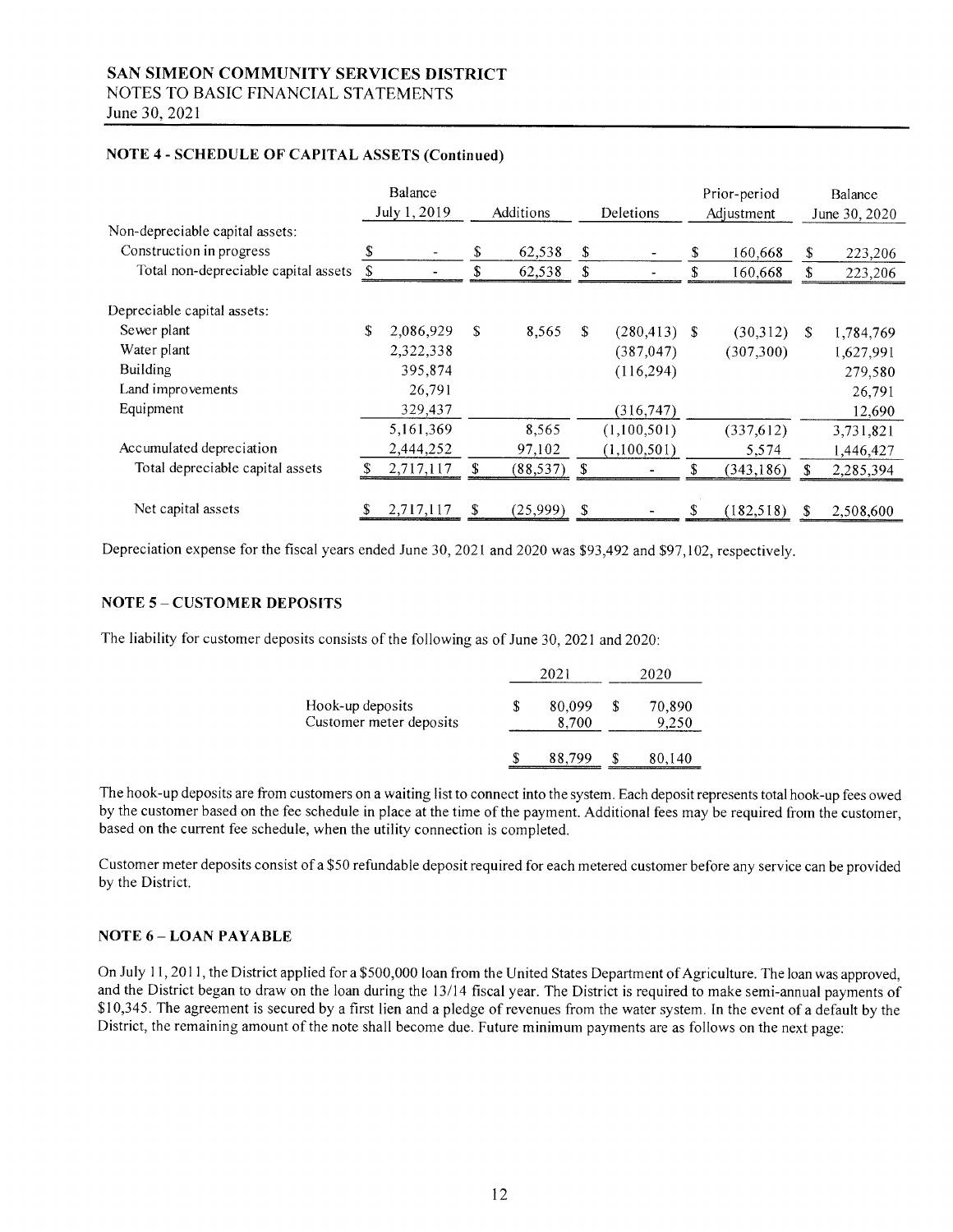#### NOTE 6 -LOAN PAYABLE (Continued)

| Fiscal year |           |         |               |              |
|-------------|-----------|---------|---------------|--------------|
| Ended       |           |         |               |              |
| June $30$ , | Principal |         | Interest      | Total        |
| 2022        | \$        | 8,805   | \$<br>11,885  | \$<br>20,690 |
| 2023        |           | 9,049   | 11,641        | 20,690       |
| 2024        |           | 9,300   | 11,390        | 20,690       |
| 2025        |           | 9,557   | 11,133        | 20,690       |
| 2026        |           | 9,822   | 10,868        | 20,690       |
| 2027-2031   |           | 53,343  | 50.107        | 103,450      |
| 2032-2036   |           | 61,149  | 42,301        | 103,450      |
| 2037-2041   |           | 70,096  | 33,354        | 103,450      |
| 2042-2046   |           | 80,353  | 23,097        | 103,450      |
| 2047-2051   |           | 92,111  | 11,339        | 103,450      |
| 2052-2053   |           | 30,768  | 866           | 31,634       |
| Total       |           | 434,353 | \$<br>217,981 | 652,334      |

#### NOTE 7 -LONG TERM DEBT -SCHEDULE OF CHANGES

A schedule of changes in long-term debt for the fiscal years ended June 30, 2021 and June 30, 2020, are shown below:

|                                 | Balance<br>July 1, 2020 | Additions |  | Deletions |           | Balance<br>June 30, 2021 |                            | Due within<br>one year |                          |                        |
|---------------------------------|-------------------------|-----------|--|-----------|-----------|--------------------------|----------------------------|------------------------|--------------------------|------------------------|
| Loan payable (Direct Borrowing) | 442,920                 | \$        |  |           | 8,567     | S                        | 434,353                    |                        | 8,805                    |                        |
| Totals                          | 442,920                 | \$        |  |           | 8,567     |                          | 434,353                    |                        | 8,805                    |                        |
|                                 | Balance<br>July 1, 2019 | Additions |  |           | Deletions |                          | Prior-period<br>Adjustment |                        | Balance<br>June 30, 2020 | Due within<br>one year |
| Loan payable (Direct Borrowing) | 459,089                 | \$        |  |           | 8,336     |                          | (7, 833)                   | \$                     | 442,920                  | 8,567                  |
| Totals                          | 459,089                 | \$        |  |           | 8,336     |                          | (7, 833)                   |                        | 442,920                  | 8,567                  |

#### NOTE 8 - JOINT POWERS AUTHORITY

The District is a member of the Special District Risk Management Authority (S.D.R.M.A.), an intergovernmental risk sharing joint powers authority, created pursuant to California Government Code Sections 6500 et. Seq. In becoming a member of the S.D.R.M.A., the District elected to participate in the risk financing programs listed below for the program period July 1, 2017 through June 30, 2018.

General and Auto Liability, Public Officials' and Employees' Errors, and Employment Practices Liability and Employee Benefits Liability: Special District Risk Management Authority, coverage number LCA SDRMA 201112. This covers \$2,500,000 per occurrence, subject to policy deductibles.

Employee Dishonesty Coverage: Special District Risk Management Authority, coverage number EDC SDRMA 201112. This policy includes a \$400,000 Public Employee Dishonesty Blanket Coverage.

Property Loss: Special District Risk Management Authority, coverage number PPC SDRMA 201112. This policy covers the replacement cost for property on file, \$1,000,000,000 per occurrence, subject to policy deductibles.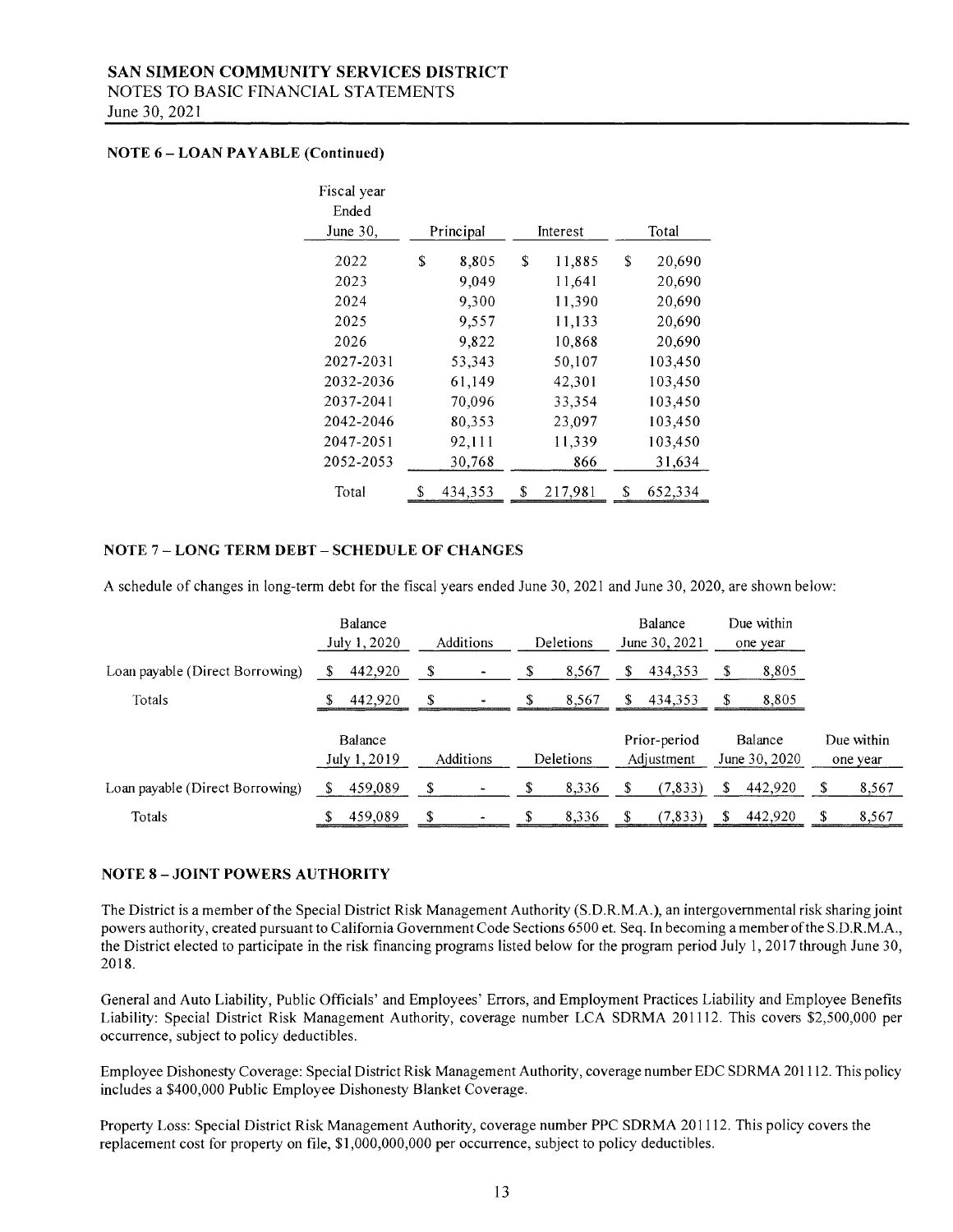## NOTE 8 - JOINT POWERS AUTHORITY (Continued)

Boiler and Machinery: Special District Risk Management Authority, coverage number BMC SDRMA 201112. This covers 100,000,000 per occurrence, subject to policy deductibles.

The District also participated in the elective comprehensive/collision coverage on selected vehicles, subject to policy deductibles.

Personal Liability Coverage for Board Members: This policy covers \$500,000 per occurrence, coverage number LCA SDRMA 201112, annual segregate per each selected/appointed official, subject to policy deductibles.

Members are subject to dividends and/or assessments, in accordance with Second Amended Joint Powers Agreement and amendments thereto, on file with the District. No such dividends have been declared, nor have any assessments been levied.

# NOTE 9 – RELATED PARTY TRANSACTION

The District has an agreement with Grace Environmental Services to oversee the daily operations of the District with the President of Grace Environmental Services, Charles Grace, serving as the General Manager. San Simeon Community Services District paid ~~2,9b4 for their services including Só0,510 for operations which includes staffing, *X82,332* for electricity, X40,000 for preventative maintenance, and \$10,122 for additional consulting, maintenance, and repairs during the 2020/21 fiscal year.

## NOTE 10 - CONTINGENCIES

According to the District's staff and attorney, no contingent liabilities are outstanding and no lawsuits are pending of any significant financial consequence.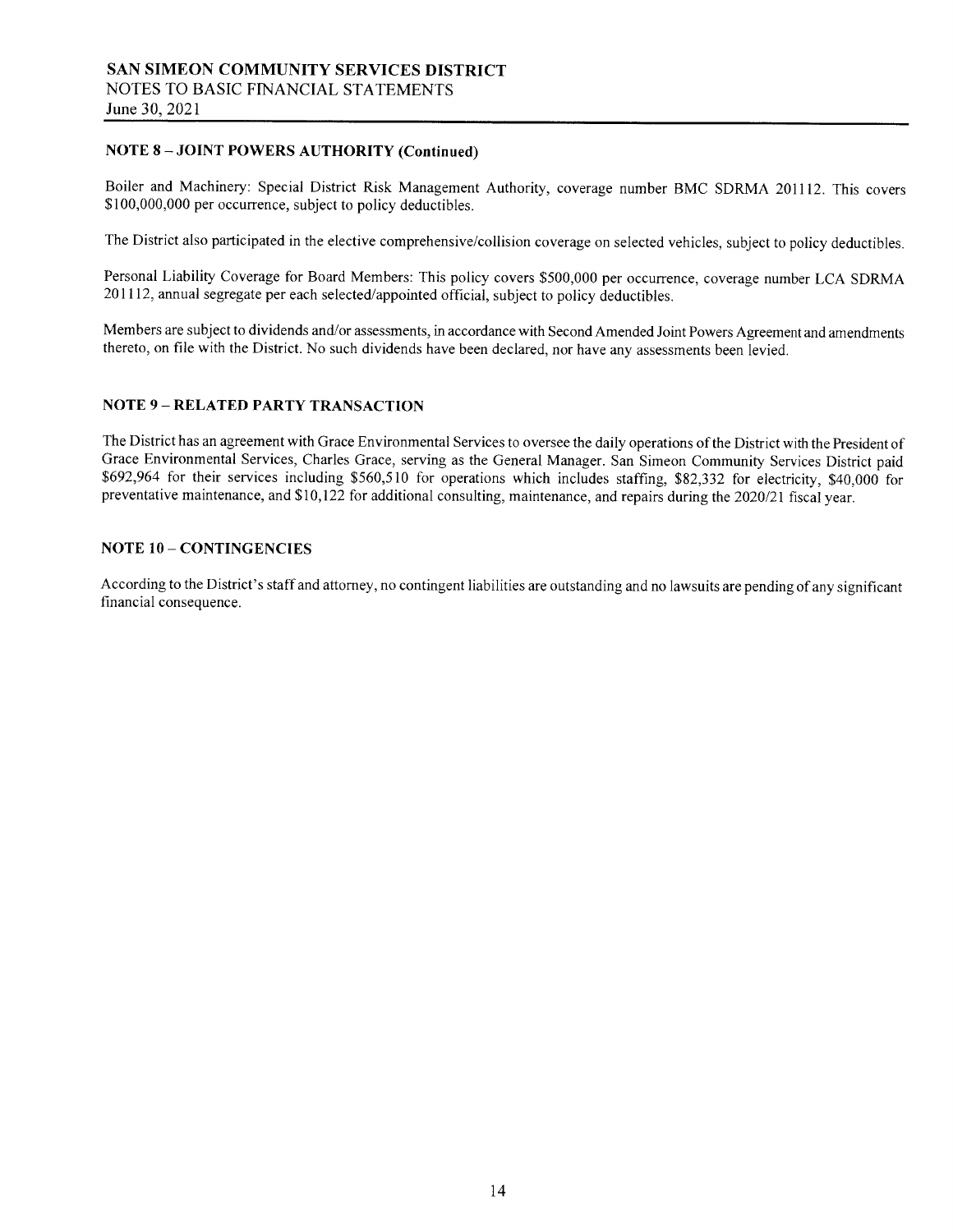# SUPPLEMENTARY INFORMATION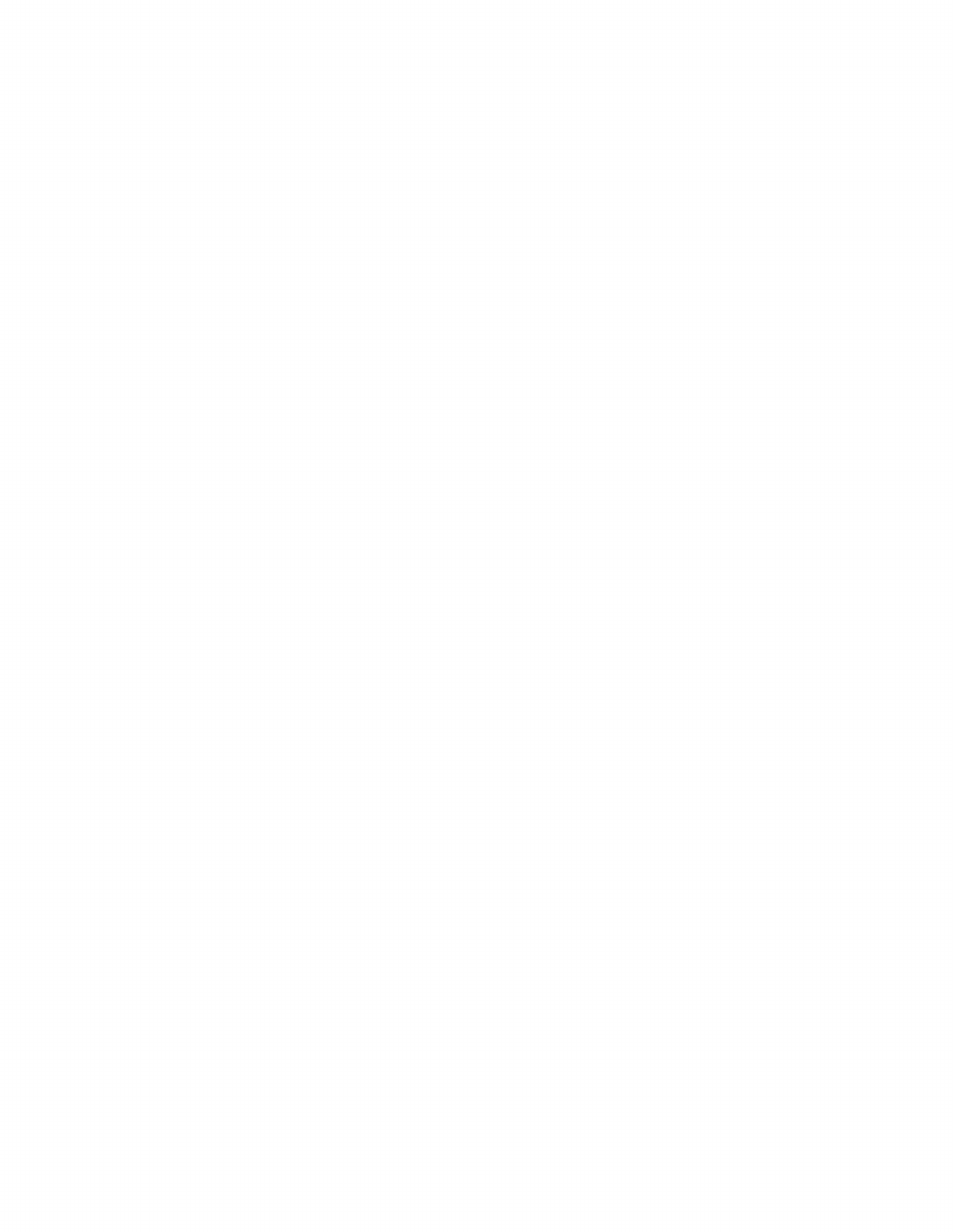# SCHEDULE OF REVENUES AND EXPENSES BY FUNCTION

For the Fiscal Year Ended June 30, 2021

|                                           | <b>Sanitation Fund</b> |      | Water Fund | General       | Total            |
|-------------------------------------------|------------------------|------|------------|---------------|------------------|
| <b>Operating Revenues:</b>                |                        |      |            |               |                  |
| Utility sales                             | \$<br>454,502          | \$   | 418,508    | \$<br>3,334   | \$<br>876,344    |
| Service charges                           |                        |      |            | 94,691        | 94,691           |
| State of CA-Dept. of Parks and Recreation | 25,430                 |      |            |               | 25,430           |
| Total operating revenues                  | 479,932                |      | 418,508    | 98,025        | 996,465          |
| <b>Operating Expenses:</b>                |                        |      |            |               |                  |
| Accounting                                | 1,925                  |      | 1,925      | 1,925         | 5,775            |
| <b>Bank</b> fees                          |                        |      | 1          | 1,032         | 1,033            |
| Bookkeeping                               | 5,240                  |      | 5,240      | 5,240         | 15,720           |
| Directors' fees                           | 1,600                  |      | 1,600      | 1,300         | 4,500            |
| Payroll expenses                          | 122                    |      | 122        | 100           | 344              |
| Dues and subscriptions                    | 1,795                  |      | 910        | 280           | 2,985            |
| Road maintenance                          |                        |      |            | 29,800        | 29,800           |
| Riprap engineering                        | 4,273                  |      |            |               | 4,273            |
| Insurance-health                          |                        |      |            | 4,227         | 4,227            |
| <b>PERS Retirement</b>                    |                        |      |            | 15,816        | 15,816           |
| Insurance-liability                       | 7,775                  |      | 3,888      | 1,296         | 12,959           |
| LAFCO budget allocation                   | 659                    |      | 659        | 1,319         | 2,637            |
| Legal fees                                | 37,447                 |      | 53,615     | 26,150        | 117,212          |
| Licenses and permits                      | 15,600                 |      | 3,884      | 300           | 19,784           |
| Miscellaneous                             | 36                     |      | 2,561      | 3,993         | 6,590            |
| Depreciation                              | 7,342                  |      | 42,744     | 43,406        | 93,492           |
| Office expenses                           | 409                    |      | 458        | 91            | 958              |
| Operations management                     | 338,292                |      | 232,449    | 29,769        | 600,510          |
| Professional fees                         | 16,637                 |      | 78,349     | 13,650        | 108,636          |
| Emergency stand by                        |                        |      | 10,000     |               | 10,000           |
| Repairs                                   | 33,116                 |      | 29,741     | 6,989         | 69,846           |
| Utilities                                 | 45,282                 |      | 32,934     | 4,116         | 82,332           |
| Website                                   | 4,767                  |      | 4,767      | 4,766         | 14,300           |
| Weed abatement                            |                        |      |            | 2,175         | 2,175            |
| Total operating expenses                  | 522,317                |      | 505,847    | 197,740       | 1,225,904        |
| Net operating income (loss)               | (42, 385)              |      | (87, 339)  | (99, 715)     | (229, 439)       |
|                                           |                        |      |            |               |                  |
| <b>Non-Operating Revenues (Expenses):</b> |                        |      |            | 90,912        |                  |
| Property taxes                            |                        |      |            |               | 90,912           |
| Interest expense                          |                        |      | (12, 123)  |               | (12, 123)        |
| Interest income                           |                        |      | 4,732      | 2,740         | 7,472            |
| Total non-operating revenues (expenses)   |                        |      | (7, 391)   | 93,652        | 86,261           |
| Change in net position                    | \$<br>(42, 385)        | $\$$ | (94, 730)  | \$<br>(6,063) | \$<br>(143, 178) |